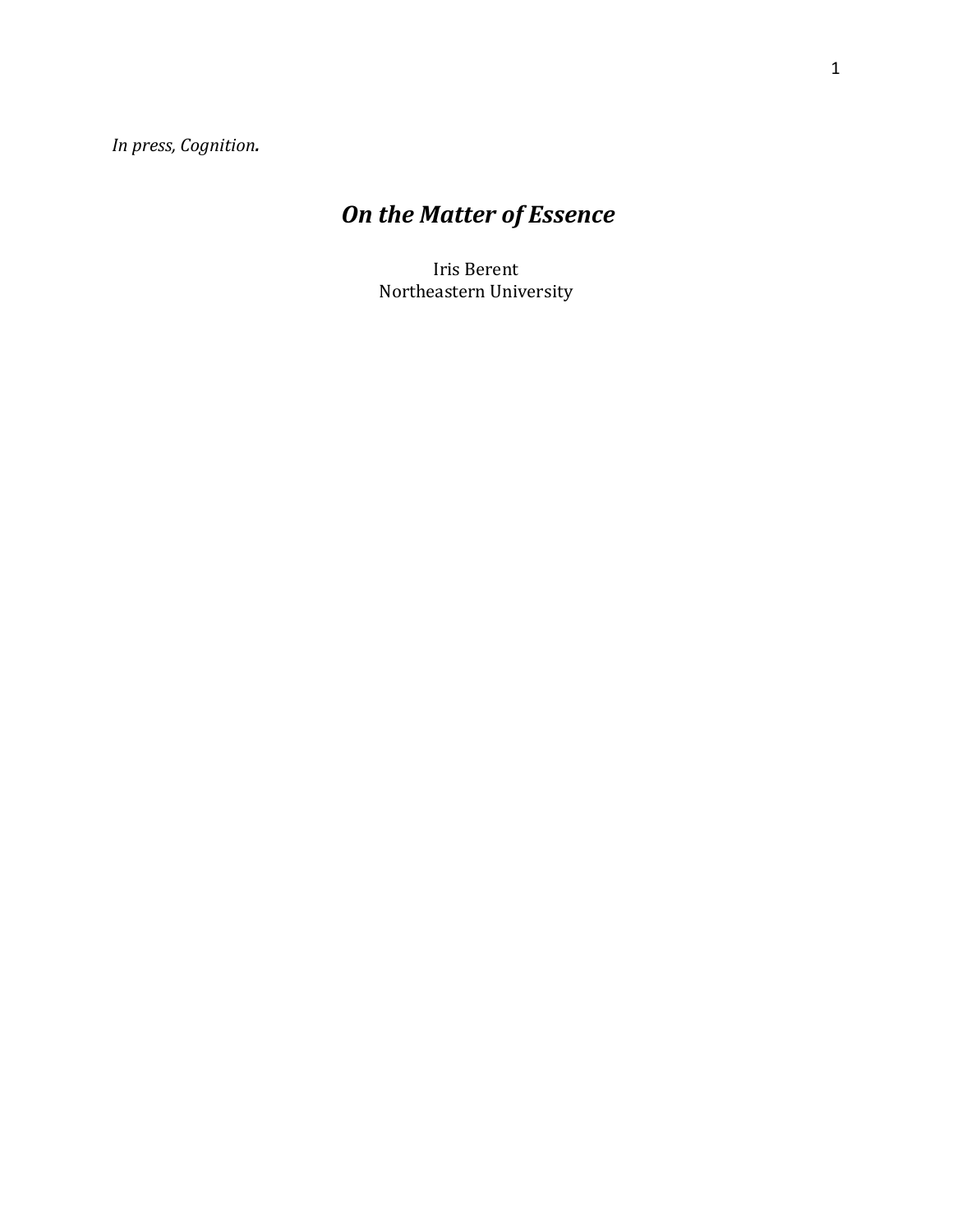#### **Abstract**

A large literature suggests that people attribute the inborn properties of living things to their essence. Here, I explore the possibility that the essence of living things must be further *embodied*, and that this presumption guides intuitive reasoning about all of an organism's inherited properties, physical and psychological. Accordingly, when people reason about agentive living things (animals and humans), they presume that (a) Their essence must exhibit the properties of bodily matter— it must occupy a certain location in space, and it must be comprised of some appropriate organic substance that is anchored in the body; (b) Inborn (essentialized) traits must be embodied, and conversely, embodied traits are likely innate; and  $(c)$  The identity of biological kinds and by extension, one's psychological core, are defined by the material properties of their essence. I show that the embodiment hypothesis can capture numerous phenomena, ranging from laypeople's intuitions about which psychological traits are plausibly innate to their perception of the self and its capacity to migrate to humanoids and reemerge after death.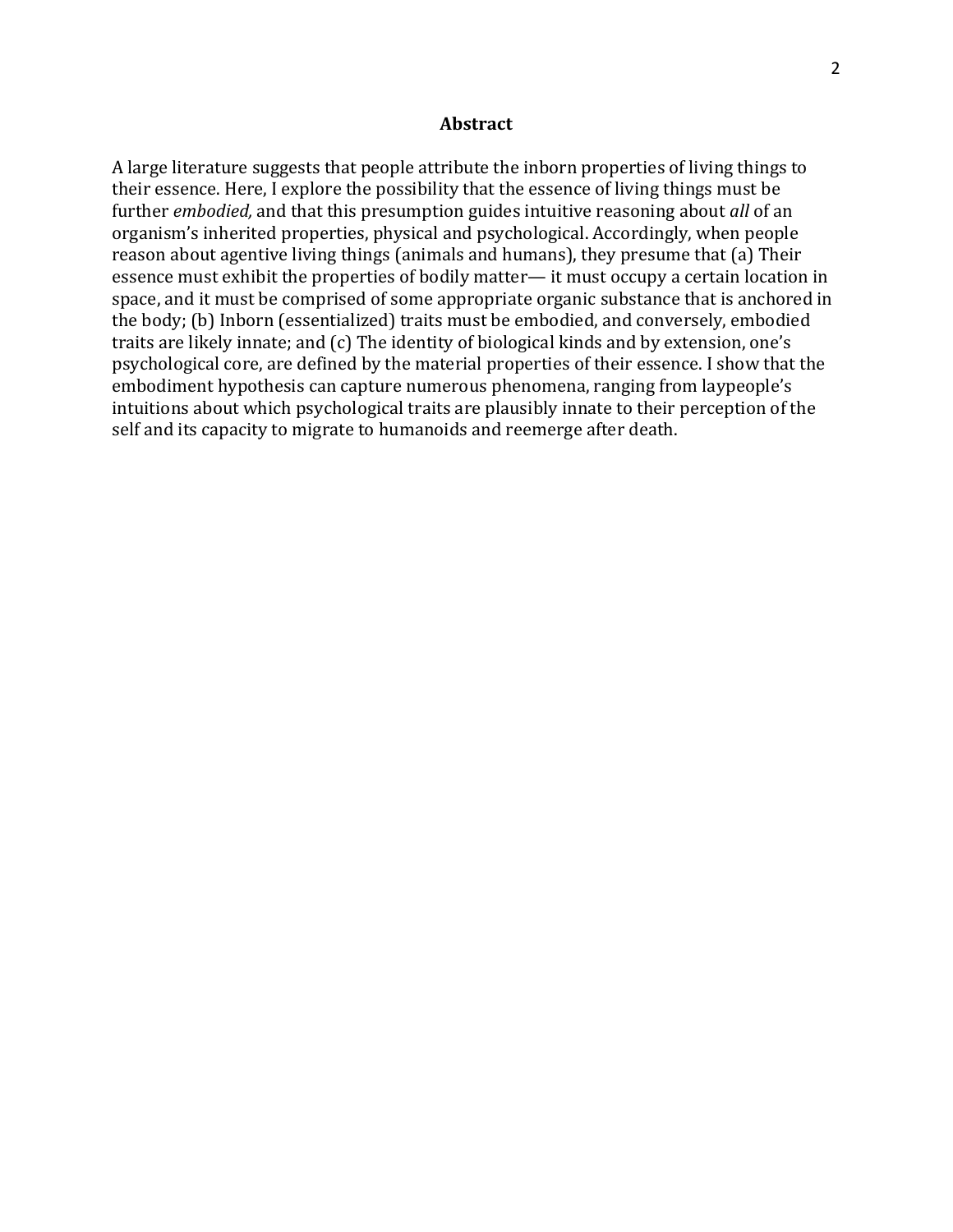It is with much sadness and a distinct sense of loss that I write these words to honor Jacques Mehler's memory in the pages of his brainchild, the journal *Cognition*. Jacques' *Cognition* was a journal like no other—an arena of open debate on the foundational questions of our discipline. Reading the remarkable March, 1988 issue, dedicated to the debate between "symbolic" and connectionist accounts of cognition, the bubbling air of scientific audacity and innovation is still palpable. Those papers marked a formative moment in the coming of age of a generation of cognitive scientists.

Jacques' *Cognition* was a great bold read because, in one way or another, most *Cognition* papers went straight into the mouth of the lion, and fearlessly wrestled with questions of human nature and its malleability. These same concerns also guided Jacques' own inquiry into linguistic (e.g., Bertoncini & Mehler, 1981; Bonatti, Peña, Nespor, & Mehler, 2005; Gervain, Nespor, Mazuka, Horie, & Mehler, 2008; Gómez et al., 2014; Hochmann, Benavides-Varela, Nespor, & Mehler, 2011; Nespor, Peña, & Mehler, 2003) and conceptual (Bonatti, Frot, Zangl, & Mehler, 2002) primitives (see also Mehler & Dupoux, 1994). They appear time and time again in the many *Cognition* papers he edited, and in the heated debates they inspired (e.g., Fitch, Hauser, & Chomsky, 2005; Lidz, Waxman, & Freedman, 2004; Marcus, 1999).

Looking back, however, one wonders whether those debates resolved any of the "burning" questions in the field." Surely, when it comes to the dreaded question of innateness, cognitive science today seems just as polarized and divided as it has ever been. So in honor of Jacques' memory, it is only befitting that we ask why.

In a new book (Berent, 2020), I suggest that our troubles with innateness could arise from the very workings of our psyche. Lila Gleitman, Jacques' dear friend, had foreseen these conclusions many years ago in her mantra that empiricism is innate. To be clear, my proposal strictly concerns folk psychology, not cognitive science. Indeed, just as physics is miles apart from folk physics, psychological and folk psychology need not be aligned. But since such intuitive biases plague human cognition and cognitive scientists are only human, we as cognitive scientists ought to be mindful of them.

The culprit—intuitive essentialism—is a familiar suspect, with a well-documented criminal history, so to speak. Essentialism—the belief that individuals are what they are by virtue of some immutable, underlying essence of their kind (Gelman, 2003; Gelman & Wellman, 1991; Keil, 1986; Medin & Ortony, 1989)—has been originally invoked to account for young children's ability to categorize biological kinds (e.g., Keil, 1986), to infer their inductive (Gelman & Markman, 1986; Gelman & Markman, 1987) and innate potential (Gelman & Wellman, 1991; Keil, 1986; Solomon, Johnson, Zaitchik, & Carey, 1996), and their underlying causal structure  $(e.g., Ahn et al., 2001; Keil, 1986; for review, Gelman, 1986; for review, 1986; 2014; 3224; 4424; 5544; 7654; 7764; 7874; 7986; 7976; 7986; 7997; 7997; 7997; 7997; 7997; 7997; 7997; 7997; 7997; 7997; 7997; 7997; 7997; 799$ 2004). Essentialism has been credited for both young children's grasp of biological kinds (Gelman & Markman, 1986; Gelman & Wellman, 1991) and their understanding of "like father like son" (Gelman & Wellman, 1991), and blamed for laypeople's misconceptions about biological inheritance and evolution (Coley, Arenson, Xu, & Tanner, 2017; Kelemen, 2019).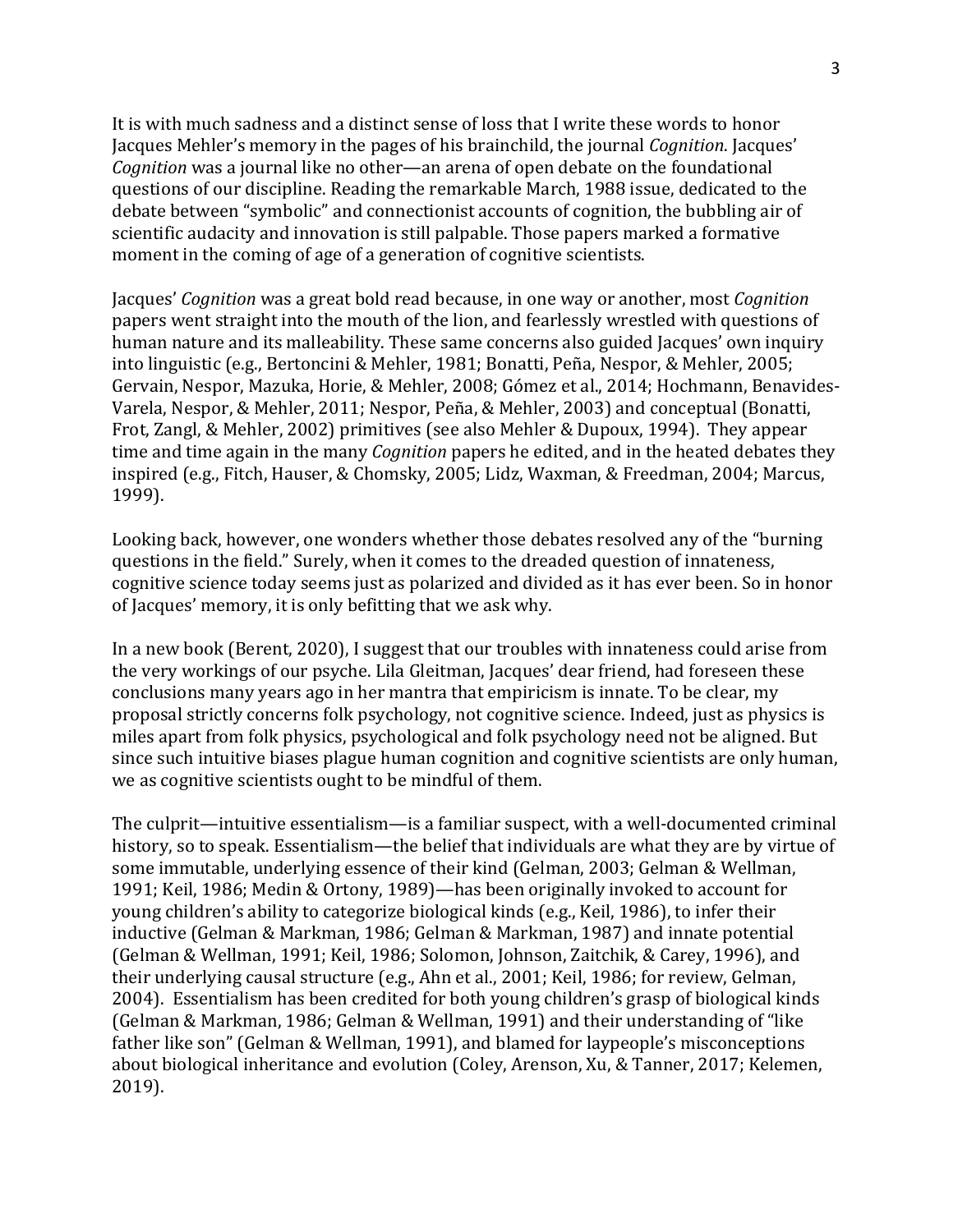Essentialism has been further invoked to capture laypeople's beliefs about inherited psychological traits, including personality (Haslam, Bastian, & Bissett, 2004), emotions (Lindquist, Gendron, Oosterwijk, & Barrett, 2013), and gender (Eidson & Coley, 2014; Taylor, 1996), as well as their ill-conceived notions of genetic determinism (Dar-Nimrod & Heine, 2011), their prejudices concerning race (Dar-Nimrod & Heine, 2011), and the stigma associated with psychiatric illness (Ahn, Kim, & Lebowitz, 2017; Haslam & Kyaale, 2015) and dyslexia (Gibbs & Elliott, 2015). Indeed, if people believe that individuals (e.g., an individual woman, a member of a minority, or a depression patient), are what they are by virtue of the inherent underlying essence of their respective "kinds," then it is no wonder that people would be prejudicial—they would *a priori* attribute the characteristics of an individual to the essence of their kind, and they would view these "essentialized" properties as fixed and immutable. Critically, since in naïve psychology the essence is inherited from one's biological parents, it follows that essentialism guides intuitive reasoning about innateness.

But a closer look at people's beliefs suggests that essentialism as it is typically conceived does not fully capture laypeople's nativist intuitions. In what follows, I outline these challenges. In response, I suggest a modification to the common view of essentialism. I then proceed to demonstrate how this reconceptualization sheds light on a whole host of findings in numerous literatures, ranging from our intuitive beliefs about which psychological capacities are innate, to how we reason about humanoids and humans, about our true self, free will, and what happens when we die.

### **1. The Limits of Essentialism**

If psychological essentialism guides our intuitive notion of innateness, then one would expect it to apply to all innate traits alike. It would indeed be surprising if people stated that "having two hands" is an inherited human trait, but "having two legs" is not. In our intuitive psychology, however, agentic natural kinds—animals and humans—are endowed not only with physical properties but also psychological ones. Since science has shown that several of these psychological traits are heritable (Bishop & Bates, 2020; Landi & Perdue, 2019; Montag, Ebstein, Jawinski, & Markett, 2020), and since laypeople's perception of heritability can be closely aligned with scientific estimates (Willoughby et al., 2019), one would expect that, all things being equal, people should uniformly essentialize all human traits, both anatomical and psychological.<sup>1</sup> Moreover, our nativist intuitions (courtesy of essentialism) should be potentially uniform across distinct psychological traits. All things being equal, people should be equally open to the innateness of sensory and motor capacities, of emotions, and epistemic states (those capturing the contents of beliefs, knowledge, and wishes). But they are not.

 $1$  From this, it doesn't follow that people should be equally likely to essentialize "having two arms" and "having a scar" on one's forehead. The latter (the scar) has an obvious acquired source (the relic of a fall), whereas the former (two arms) does not. In this case, the condition that "all things be equal" is obviously violated.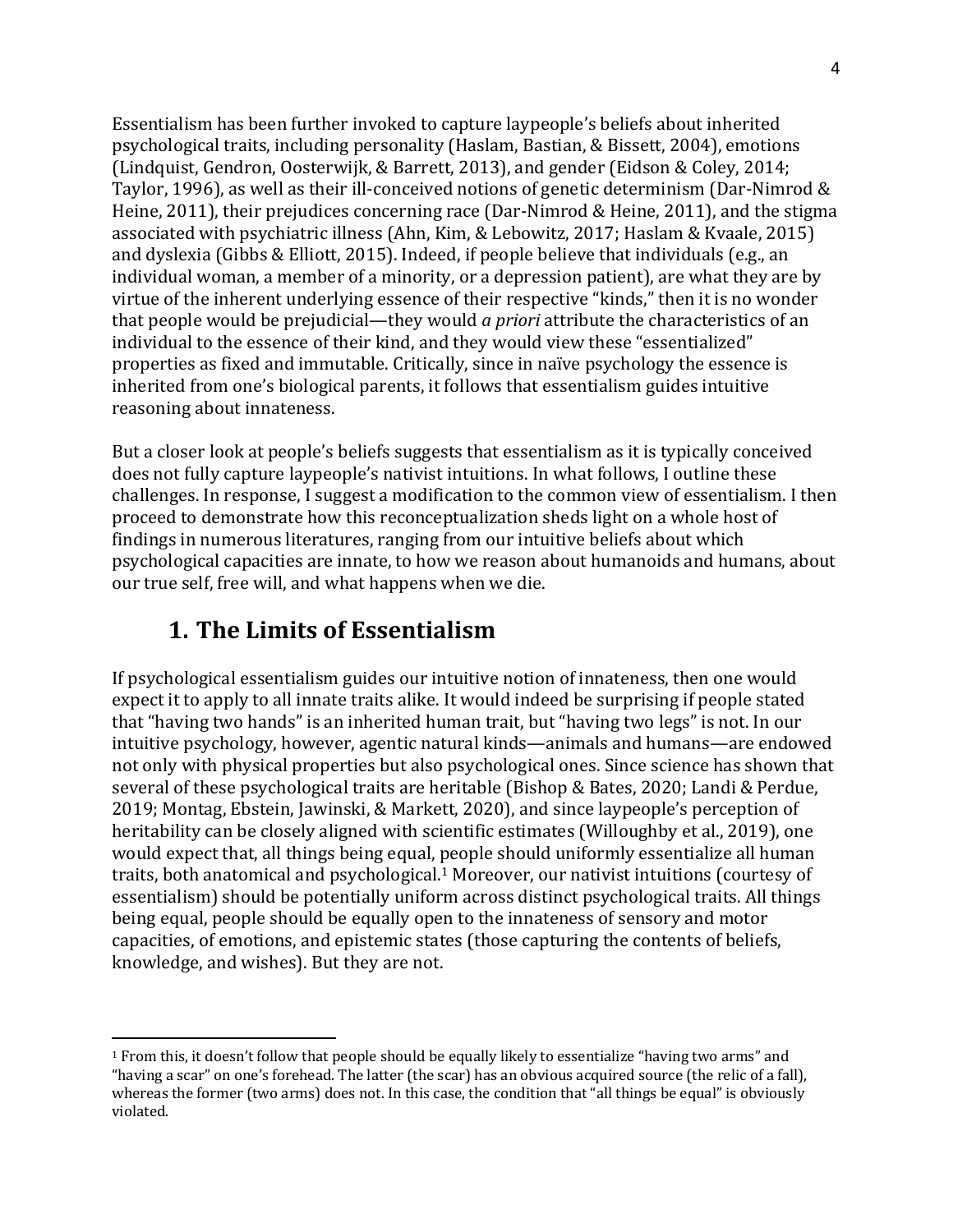Children know that offspring inherit some of their physical traits from their biological parents (Gelman & Wellman, 1991; Hirschfeld, 1995; Solomon et al., 1996). Whether preschool children indeed possess biological understanding has been debated (c.f., Gelman, 2003, 2004; Gelman & Wellman, 1991; Hirschfeld, 1995 vs. Carey, 1985; Keil, 1986; Solomon et al., 1996; Solomon, 2002), and indeed, four-year-olds credit biological parents not only with their offsprings' skin colors but also with the colors of their shirts (Solomon, 2002). By school age, however, children attribute inborn physical traits to their birth parents more selectively (Solomon et al., 1996), and this understanding emerges spontaneously in older children, even when their culture denies the role of biological inheritance (Astuti, 2004). For example, the ethnographic record shows that the Vezo culture does distinguish between biological and acquired traits. The Vezos believe that a child could be born with a club-foot because his mother used to tease a person that had a club-foot. Nonetheless, when the Vezos were invited to reason about an adoption situation, they still asserted that children resemble their biological parents more than their adoptive parents, and that this resemblance concerns bodily traits, but not their religion, for instance (Astuti, 2004).

Children, however, are less likely to credit offspring with their birth parents' psychological traits, even when these traits are not obviously learned (e.g., "being smart," Heyman & Gelman, 2000). Similarly, children consider behavioral aspects of gender (e.g., "plays with dolls") as less likely to be determined at birth than physical characteristics (Taylor, 1996); adults show similar asymmetry, especially when the opportunity for deliberate reasoning is diminished (due to the demand for fast responses, Eidson & Coley, 2014).

Moreover, innateness does not apply uniformly to all psychological traits. Children (Wang & Feigenson, 2019) and adults (Berent, Platt, & Sandoboe, 2019; Wang & Feigenson, 2019) believe that traits that capture epistemic states (hereafter, epistemic traits) are less likely to be innate than non-epistemic traits (sensations, actions, emotions), even when all the traits in question are demonstrably early-emerging and plausibly innate.

In one study (Berent et al., 2019), laypeople were presented with detailed (but somewhat simplified) descriptions of published research from infant cognition, complete with an explanation of the rationale of the research. When asked to predict whether young infants would prefer "helpers" to "hinderers," whether they recognize abstract number  $(2 \text{ lights} = 2)$ sounds), and whether they prefer syllables like *blog* to *lbog*, participants either outright denied they would (for moral preferences and number) or responded at chance (for syllable structure).

These intuitions are flatly wrong—newborn infants are demonstrably sensitive to syllable structure and abstract number (Gómez et al., 2014: Izard, Sann, Spelke, & Streri, 2009), and the preference for "helpers" is evident in three-month-olds (Hamlin, Wynn, & Bloom, 2010). Yet laypeople believe that infants are devoid of these epistemic states. And when, in other studies, adults are explicitly informed that all traits—epistemic and non-epistemic are inborn, laypeople still consider epistemic states as less likely to be innate (e.g., to emerge spontaneously in members of the species that are raised in a "desert island"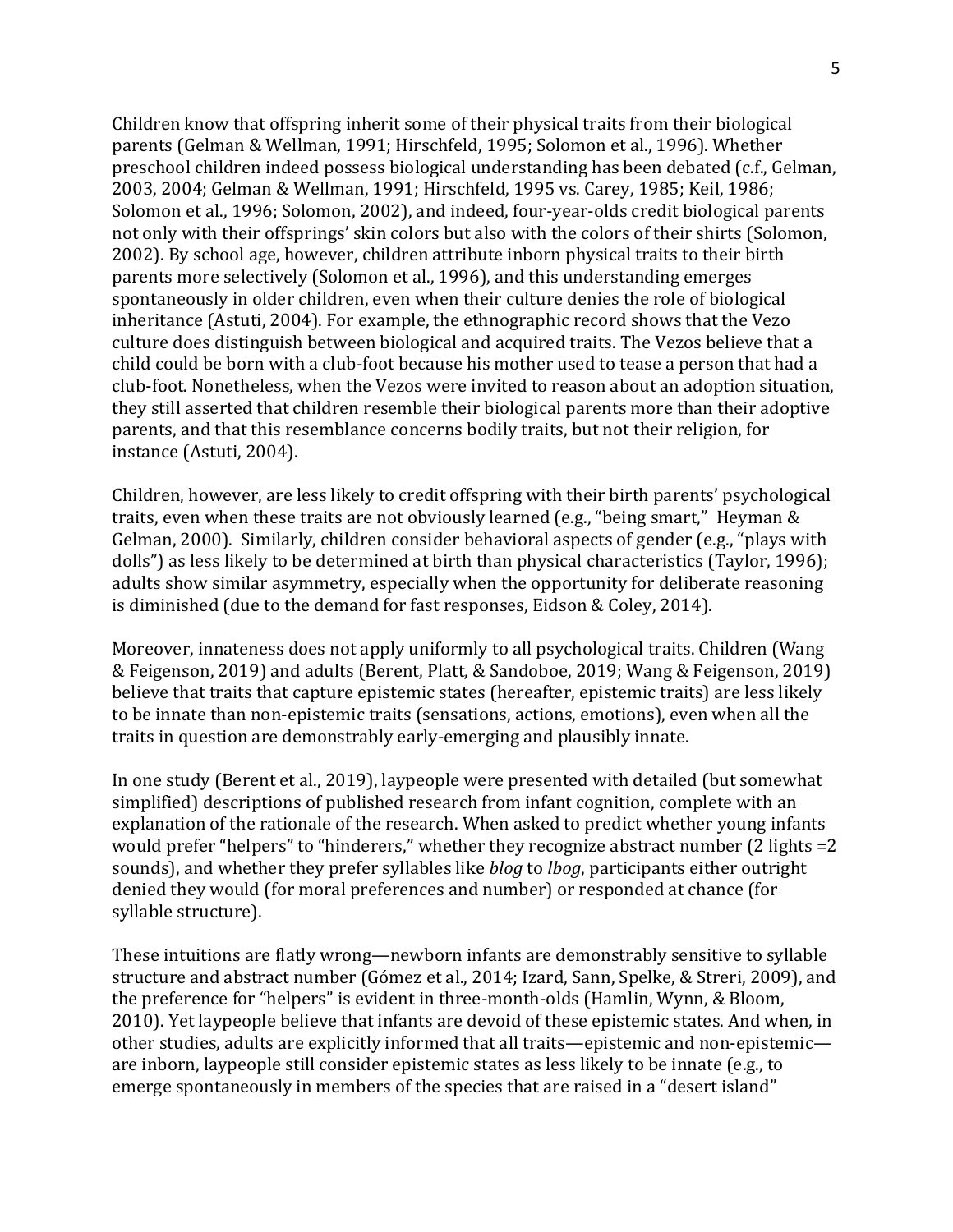situation). So clearly, laypeople are biased against the possibility that epistemic states are inborn (Berent et al., 2019).

Curiously, emotions elicit the opposite bias. Not only do laypeople essentialize emotions (Lindquist et al., 2013), they tend to view emotional facial expressions as inborn (Berent, Barrett, & Platt, 2020). Laypeople (incorrectly) tend to conclude that newborn infants would spontaneously prefer happy faces to angry faces (Berent et al., 2019), and they presume that a hunter gatherer would spontaneously recognize the facial expressions of a Westerner (Berent et al., 2020). Moreover, people believe that basic emotions would be recognized spontaneously (i.e., innately), even when told these emotions are, in fact, acquired (Berent et al., 2020).

Taken at face value, these concerns are easy to dismiss outright. Indeed, earlier we explicitly stated that essentialist intuitions should be uniform *only if all things are equal.* Perhaps they are not—perhaps people have valid reasons to presume that epistemic states and emotions, for example, differ with respect to their innate potential.

One possibility is that empiricist intuitions arise from over-generalization—the belief that, if some instances of a psychological trait arise through learning, then so do all others. And since people know that some epistemic states (e.g., knowledge of math) are learned by schooling, they jump to the conclusion that all epistemic states must be learned. Empiricist intuitions could also arise because most laypeople are unaware of the rich mental life of infants, so their reluctance to credit infants with innate epistemic states could reflect innocent ignorance, unrelated to essentialism. Finally, there is the possibility that people are avert to innateness because they are concerned it can lead to social biases and discrimination (Pinker, 2002).

While these factors could certainly account for some of our biases, they do not suffice. First, if our biases are rooted in concerns about social injustice, then empiricist intuitions should target primarily socially-relevant concepts, such as personality and emotions, not epistemic traits such as the concept of "object." But the observed bias is just the opposite: people are *positively* inclined to presume that emotions are innate, but they are *negatively* biased against the innateness of epistemic states. Social concerns do not account for such intuitions. 

As to the overgeneralization of learning, we note that laypeople know too well that learning mediates not only the acquisition of knowledge (e.g., math and science) but also motor skills, such as swimming and riding a bike. So it is unclear why such considerations should predispose people against the innateness of epistemic states specifically. Moreover, as we will see next (in section 3.2.1), the presumption that epistemic states aren't innate goes hand in hand with the presumption that epistemic states are disembodied. For the learning hypothesis, this link is utterly mysterious.

It is also unlikely that our empiricist intuitions only arise from plain ignorance. Indeed, people do not merely plead ignorance as to whether or not epistemic states are innate. Rather, participants in these experiments *actively* reject the notion that epistemic states are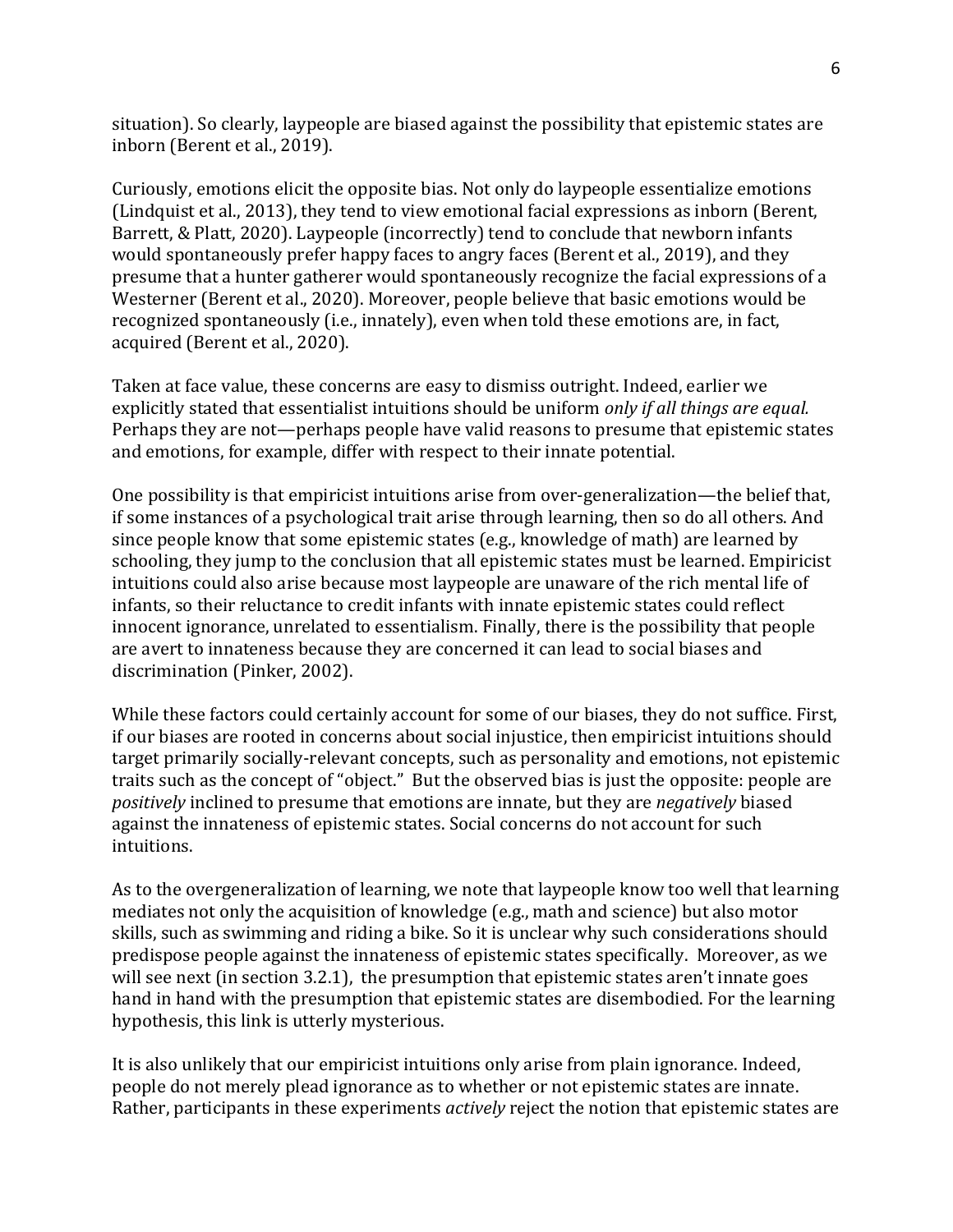innate, even when presented with detailed explanations of how one can gauge knowledge in young infants, and even when participants are presented with explicit evidence that the traits in question are in fact innate (Berent et al., 2019). Additionally, passive ignorance fails to explain why people positively essentialize emotional facial expressions despite evidence that these expressions are learned from experience (Berent et al., 2020).

So why do people essentialize physical properties more than psychological properties? And why are they positively inclined to view emotions as inborn, but believe that epistemic states are not? While the evidence presented thus far does not unequivocally point to essentialism, in what follows, I will argue that essentialism nonetheless informs these judgments. If it does, then we ought to explain why essentialism would lead to such nonuniform intuitions: why would it privilege anatomical over psychological traits, and why would it lead us to be reluctant to assume the innateness of epistemic states?

The contrast between traits of bodies and minds presents a diagnostic clue. This schism is, of course, the telltale sign of psychological dualism—another intuitive principle that is widely documented in laypeople (Bloom, 2004). People, indeed, tend to view the mind as immaterial, distinct from the physical body, and this is the case for adults (Chudek, McNamara, Birch, Bloom, & Henrich, 2018; Forstmann & Burgmer, 2015; Forstmann, Burgmer, & Mussweiler, 2012; Stanovich, 1989; Watson-Jones, Busch, Harris, & Legare, 2017), children (Chudek et al., 2018; Hood, Gjersoe, & Bloom, 2012), and possibly, infants (Kuhlmeier, Bloom, & Wynn, 2004; Spelke, Phillips, & Woodward, 1995).

Dualism not only explains why psychological traits are treated differently from physical properties of the body, it can further account for the differentiation between distinct psychological traits. Indeed, people are known to contrast psychological traits with respect to how closely they align them with the body (Berent, Platt, & Sandoboe, in press; Lindquist et al., 2013). People consider epistemic states as weakly anchored in the body (e.g., less likely to be localized in the brain, and to transfer to a replica of a human body, Berent et al., in press) and conversely, as more closely aligned with the ethereal mind. For example, adults and children consider epistemic states as most likely to persist in the afterlife (Berent et al., in press; Bering, 2002; Bering & Bjorklund, 2004; Bering, Blasi, & Bjorklund, 2005), and most susceptible to migrate out of the body (Chudek et al., 2018; Cohen & Barrett, 2008; Cohen, Burdett, Knight, & Barrett, 2011). For emotions, people showed the opposite intuitions, as emotions are essentialized (Lindquist et al., 2013) and perceived as likely to "show up" in facial expressions and to manifest internally (e.g., in the rumbling of one's stomach; Berent et al., 2020); the results are detailed in subsequent sections.

So indeed, our intuitions about inheritance seem to align with our perceptions of embodiment: traits—physical or psychological—that are strongly embodied (that is, situated within the bodies of living things) are also the ones that are more likely to be perceived as inherited.

Could this association suggest causation? Could people perceive emotions and sensorimotor traits as prime candidates for inherited traits precisely *because* they consider them as embodied? If so, how does this embodiment-essence link arise: why would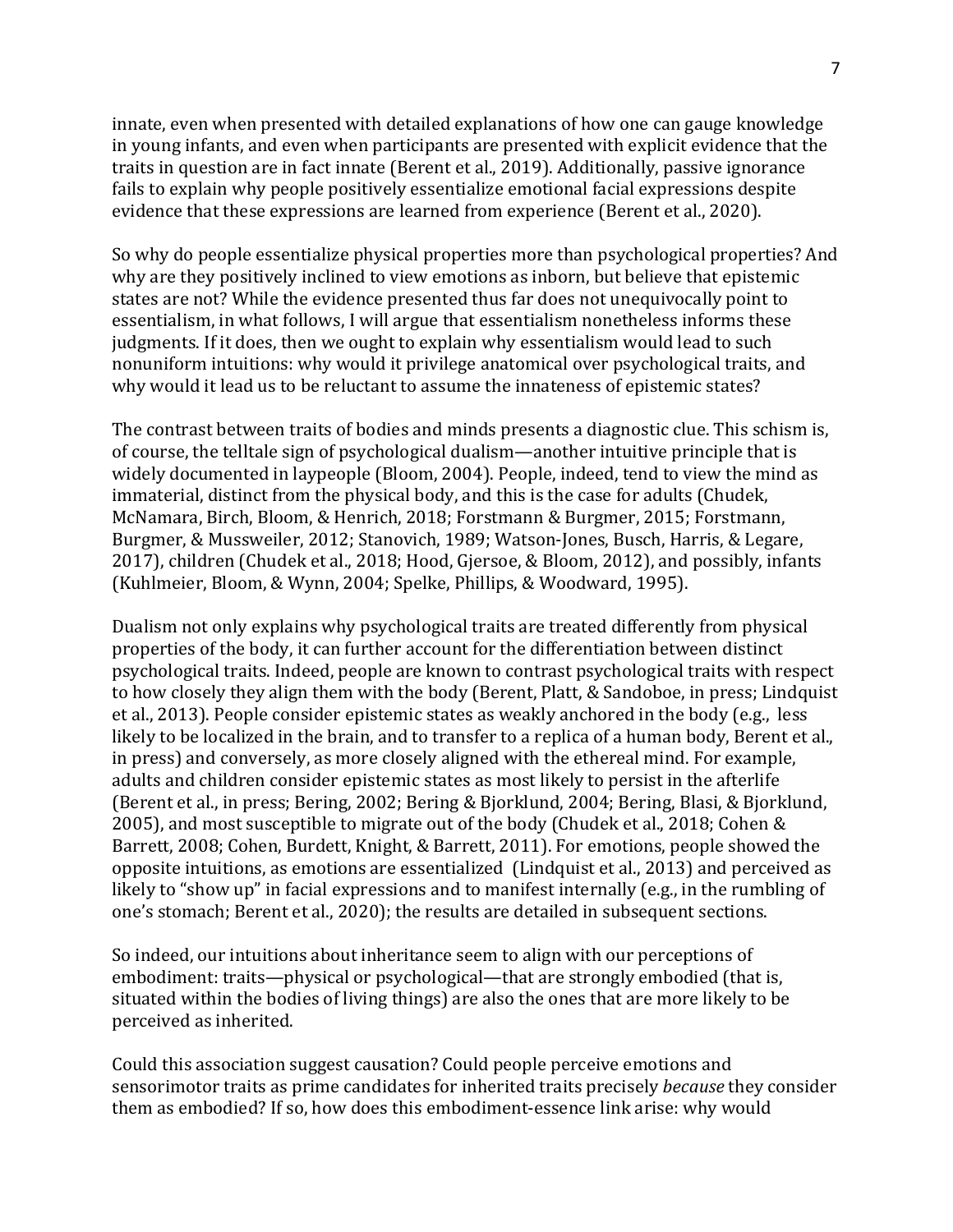essentialism target embodied traits as better candidates for perceived innateness (i.e., essence)?

## **2. The Embodiment Hypothesis**

Here, I consider an answer to these questions. I suggest that when people reason about agentive living things (animals, including humans), they decidedly identify their inborn essence not with some ethereal minds, but rather with their bodies—they presume that the biological properties of animals arise from an essence that is hidden in their bodily innards. Since the body is perceived as material, so is the essence.

My proposal is limited, inasmuch as it concerns only a subset of the numerous phenomena that have been considered in the large literature on essentialism—the inborn properties of agentive living things, of animals and humans specifically; whether these ideas extend to non-agentive living things (plants) remains to be seen. Likewise, in what follows I will not consider social intuitions about traits that are patently acquired (e.g., religion, Chalik, Leslie, & Rhodes, 2017, and one's native language, Hirschfeld & Gelman, 1997) as a priori, it is unclear whether such judgments rely on the same mechanisms that guide reasoning about biological inheritance, on their (partial) projections, or on entirely different principles (e.g., category membership, Platonic essence; for discussions see Gelman & Hirschfeld, 1999; Newman & Knobe, 2019; Solomon et al., 1996). I thus believe it is prudent to first explore the constraints on essentialist reasoning in the case of biological inheritance.

When it comes to the biological essence of animals—the properties that offspring have inherited from their biological parents—we perceive the essence not merely as an unconstrained placeholder (Medin & Ortony, 1989). Rather, the essence of animals must be anchored in their bodies, and thus it must be material. I further suggest that the embodiment hypothesis guides our reasoning about the organism *as a whole*—we require that innate traits be material regardless of whether the trait in question defines the anatomy of the organism, its presumed psychology, or its resulting behavior. I capture the embodiment hypothesis in (1).

(1) *The embodiment hypothesis*: the essence of agentive living things is materially embodied.

This proposal is not new. It goes back at least to Haslam and colleagues (2004), who hypothesized that people essentialize emotions because they perceive them as embodied a prediction borne out by subsequent studies (Berent et al., 2020; Lindquist et al., 2013). Considering essentialist reasoning in children, Newman and Keil (2008) explicitly stated that "it may be incoherent to have a notion of essential features without some sense of how those features are physically instantiated" (p. 1353). But while the link between essentialism and embodiment has long been recognized, its consequences have not been systematically explored. Indeed, the embodiment hypothesis makes distinct testable predictions about the nature of essence (in laypeople's minds), about which traits are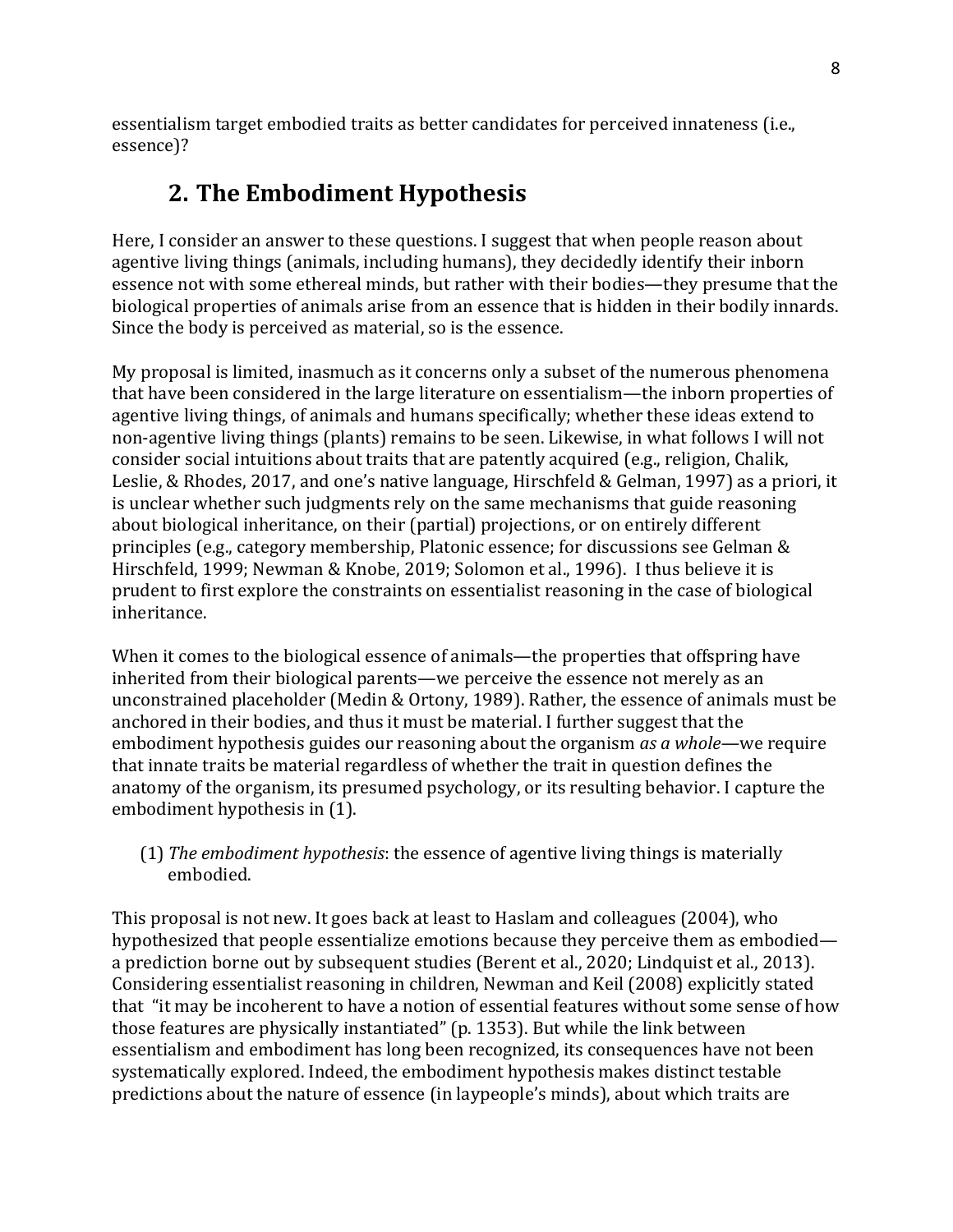potentially essentialized (i.e., innate), and about how the essence defines kind identity, including the notion of the "true self."

First, the *essence of animal kinds ought to exhibit the properties of bodily matter*—it must occupy a certain location in space (within their bodies), and it must be further comprised of some appropriate substance. What counts as "appropriate" is, in part, culturally-dependent (Cohen et al., 2011; Waxman, Medin, & Ross, 2007), but by hypothesis, the substance of essence must be minimally organic, and it must be localized inside the body

A second prediction concerns the perceived links between the presumed essence of animals and their innate traits. Several accounts have suggested that essentialist explanations are causal—the underlying essence of a living kind *causes* certain traits to emerge (Ahn et al., 2001; Gelman & Hirschfeld, 1999; Keil, 1986; Newman & Knobe, 2019). If matter is perceived to effect change only in matter (possibly informed by intuitive physics, Spelke, Breinlinger, Macomber, & Jacobson, 1992), then it follows that *inborn traits* (those caused by the material essence of animal kinds) *must be embodied*. Anatomical parts, such as wings and hands, patently illustrate innate traits that correspond to parts of the body. But innate traits could be also be perceived as embodied more subtly—by being linked to a sense organ (e.g., one sees "with their eyes"), or to a body part. This is also the case with emotions (they are perceived as "showing up" on one's face) and motor acts (e.g., walking by moving one's legs). All essentialized (i.e., innate) traits, however, must be at least anchored in the material body.

Once people link the inborn essence of animals to certain essentialized (inborn) traits, this link should allow for symmetrical inferences. Not only would knowing that an animal is a member of a kind (e.g., *dog*) license inferences about its innate embodied traits (e.g., having four legs), but conversely, the embodiment of traits would further inform inferences about their innate origins.<sup>2</sup> Thus, upon discovering that a given trait is firmly anchored in the animal's body (e.g., fur color), one should now have greater confidence in the possibility that the trait in question is innate. This increase in confidence does not offer certainty, as some embodied traits are plainly acquired (e.g., a skunk was painted as a racoon, or is wearing a costume Keil, 1986). Accordingly, embodiment is not sufficient to establish an innate origin. Per the embodiment hypothesis, however, the embodiment condition is necessary, and consequently, the embodiment of traits offers a probabilistic cue suggestive of innate origin. Thus, upon learning that an agentive living kind possesses certain bodily properties, one would be more likely to interpret that trait as innate than if the trait were disembodied.

 $2$  This link between an animal as a kind and the materiality of its innate properties can also be captured as a formal explanation (Prasada, 2017). Formal explanation captures kinds in terms of their principled properties—those that hold for every member of the kind. And if animals are what they are by virtue of some innate material essence, then the properties of essentialized traits (including their materiality) must be true for all members of the kind—these traits must be principled. The embodiment hypothesis, then, predicts that materiality is not merely *possible* for some animal traits (Prasada, 2017), but rather it is *required.*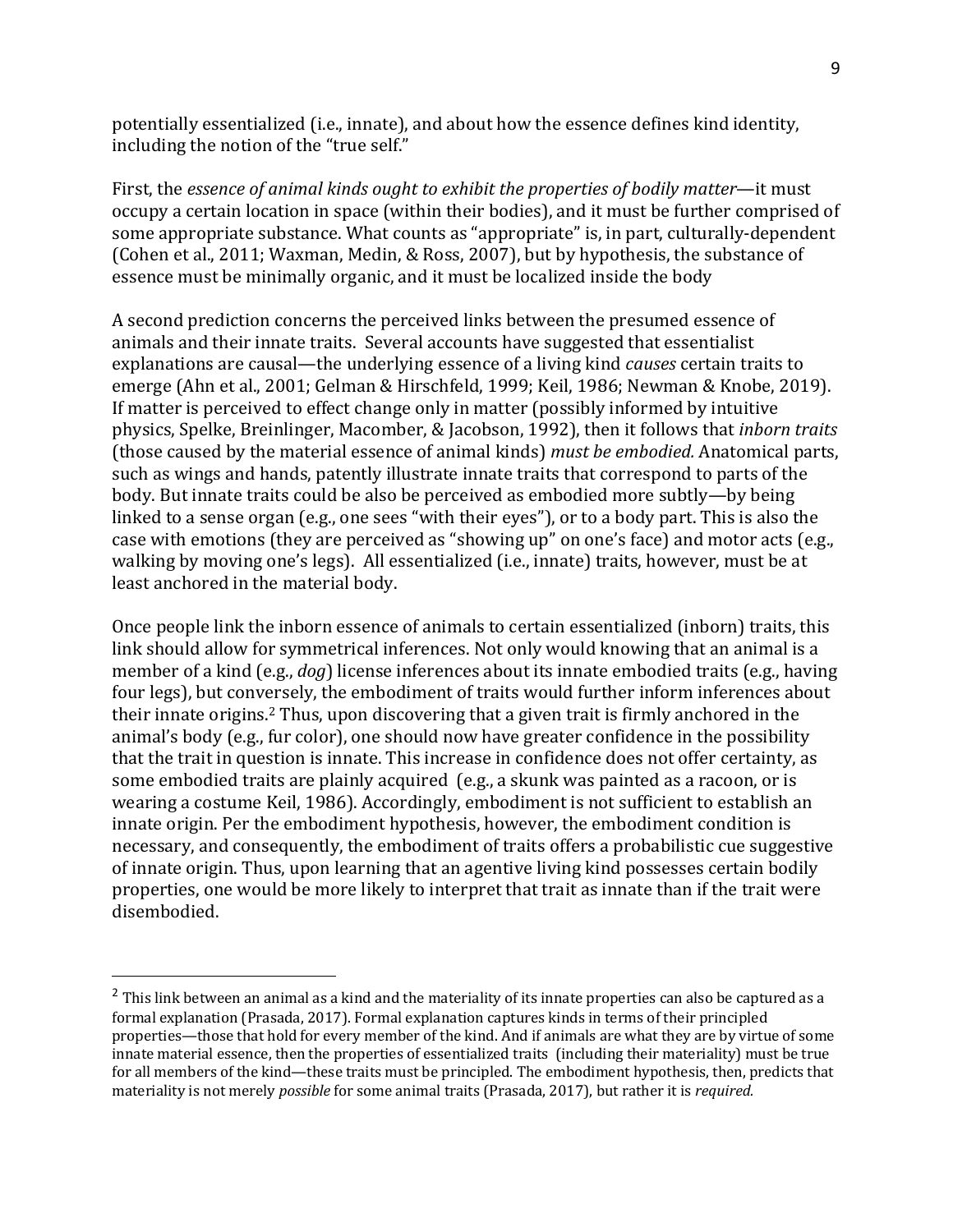Finally, if the material essence determines kind identity (e.g., ducks are distinct from swans by virtue of their distinct embodied essences), then the specific material properties of essence would inform inferences about kind identity. Thus, an individual (e.g., Donald) would not be considered a member of a certain kind (e.g., duck) unless it possesses the requisite material essence characteristic of that kind; a rubber duck wouldn't do. Similarly, a human-like humanoid is an imposter, as it is devoid of the proper material substance characteristics of humans. And by the same token, the "true me" might be defined by some material essence of my body, not merely my ethereal mind/soul. These predictions (summarized in  $(2)$ ) are evaluated in subsequent sections.

2) Some predictions of the embodiment hypothesis:

- a) Essence must exhibit the properties of bodily matter— it must occupy a certain location within the body, and it must be comprised of some appropriate bodily substance.
- b) Innate traits and their features
	- i) Innate traits must be embodied.
	- ii) Embodied traits are likely innate.
- c) Kind identity is determined by the possession of essentialized bodily properties.

A few words of caution before we proceed. First, in what follows, I evaluate the possibility that the embodiment hypothesis constrains reasoning about the inheritance of physical and psychological traits. Essentialism, however, is only one of the many constraints on laypeople's reasoning. For example, when people evaluate the embodiment of psychological traits, they might consult not only intuitive knowledge of essentialism but also their formal education about psychology and neuroscience. Indeed, Western adults know that psychology "happens" in the brain, and such knowledge could very well counteract their intuitive biases about the disembodiment of certain traits. For these reasons, if the embodiment hypothesis is true, we expect its effects to be not absolute but *relative* (e.g., embodied traits should be *more* likely to be perceived as inherited). Second, while I will evaluate the embodiment hypothesis against a broad range of evidence, I will not offer an exhaustive literature review. In light of these limitations, I will not seek to convince you that the embodiment hypothesis is proven true. Rather, my hope is to point out that this view merits careful consideration.

### **3.** The Predicted Properties of Essence, Innate Traits, and **Animal Kinds**

### **3.1.** Where is the essence?

The first prediction of the embodiment hypothesis is that the perceived essence of animal kinds ought to exhibit the properties of bodily matter—it must occupy space (specifically, within their bodies), and it must be identified with some appropriate bodily substance.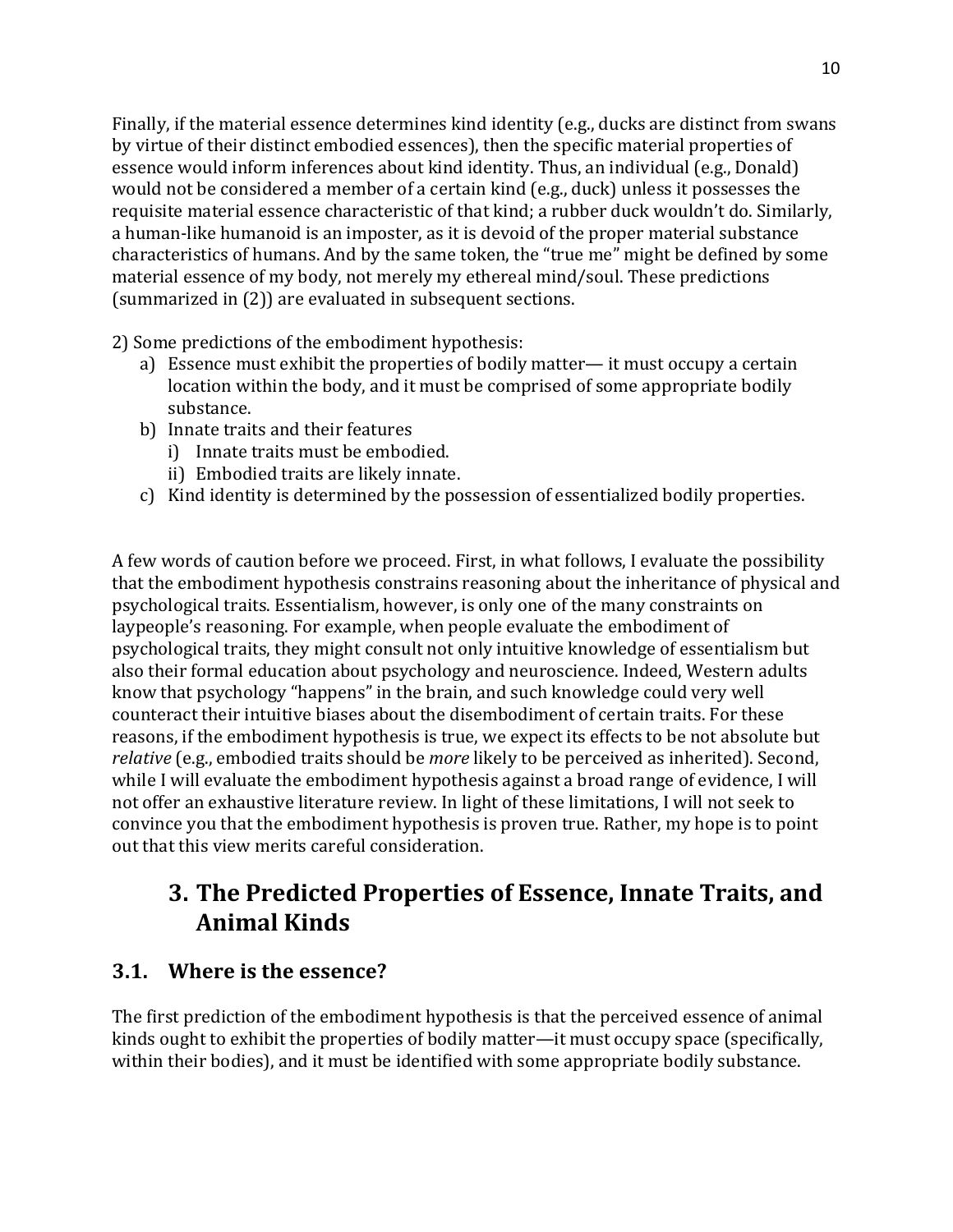Several observations are consistent with this possibility. When young infants reason about the properties of offspring (e.g., why a dog is brown like its mother), they invoke a gemmule—some tiny piece that is transmitted from the mother to offspring (Springer  $&$ Keil, 1991).

Like all matter, this presumed essence must occupy place in space. Indeed, children insist that the essence of living things is physically localized in their "insides." Three-year-old children believe that the insides of a pig are more similar to a cow than to a piggybank (Gelman & Wellman, 1991). Even eight-month-old infants expect agents to have "insides." Accordingly, they are surprised to discover that novel objects that appear to be animate (agentive and self-propelled) are hollow, but they do not project similar expectations for inanimate objects (Setoh, Wu, Baillargeon, & Gelman, 2013).

Not only must the essence reside in the "insides" but it must be further localized at the center of an organism. Thus, when asked to determine what kind of animal is buried in a frozen glacier, kindergarteners insist that the sample be taken from the animal's center. Critically, the "center" constraint only applies to animals. Thus, children do not require that the sample be taken from the center when they attempt to discover whether the glacier contained a rock or a mineral (Newman & Keil, 2008).

Finally, children not only believe that animal kinds possess an essence that is embodied, but they further believe that the essence must be comprised of a specific substance. For example, native-American Menominee and Brazilian children believe that if a baby cow was transfused with the blood of a pig (its adoptive parent), then the cow would turn into a pig. due to the centrality of blood/blood quantum in their culture (Sousa, Atran, & Medin, 2002; Waxman et al., 2007). In contrast, Yukatec Mayan (Atran et al., 2001) and American children (Waxman et al., 2007) do not believe that blood transfusion alters the animal's kind. So clearly, the choice of the appropriate essential substance is partly set by experience. Nonetheless, the requirement that the essence is linked to some organic substance appears to be general. Even Western adults are more likely to credit a robot with human properties (Monroe, Dillon, & Malle, 2014) and human identity (Blok, Newman, Behr, & Rips, 2001) if a person's cognitive capacities (their memories, or free will) and also their flesh (i.e., their brain) has been transplanted into it.

Whether the choice of the appropriate bodily vessel of essence is systematically constrained across cultures is an open empirical question. But inasmuch as the intuitive notion of "matter" is shaped by core knowledge of physics, and matter is seen as the property of solid entities that move cohesively and continuously (Spelke & Kinzler, 2007), then it is conceivable that solid bodily substances (e.g., bone and flesh) might be better carriers of essence than gas (e.g., breath), for instance.<sup>3</sup> This question awaits future research.

The available evidence, however, suggests that essentialist reasoning is constrained with

 $3$  This proposal is consistent with the possibility that intuitive notions such as "material" or "innate" are gradient, but they arise from the conflict between multiple core-knowledge constraints that are discrete.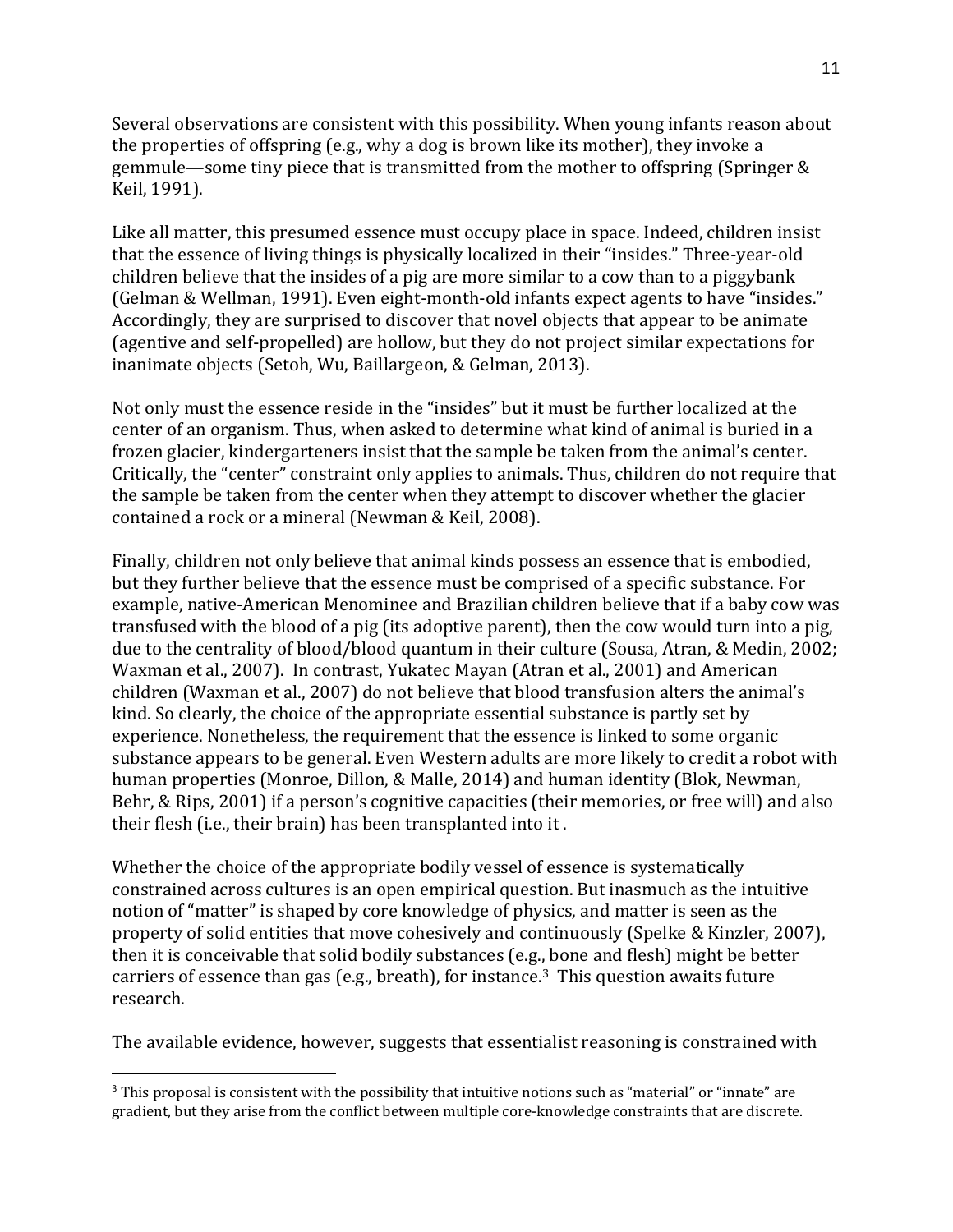respect to the physical location of essence (in the insides/center) and its substance (e.g., blood, brain), in that both are properties of matter. Thus, laypeople's beliefs are in line with the hypothesis that they perceive the essence of animals as embodied.

### **3.2.** Which traits are potentially innate?

If people believe that the essence of animal kinds is the cause of their inherited traits, and if they further believe that matter can only exert an effect over matter (not mind), then they would expect inherited traits (those that are caused by the kind's material essence) to be likewise material—they should be patently anchored in the physical body (i.e., embodied). Upon learning that offspring inherited a given trait from their biological parents, people would thus be inclined to assume that this trait forms part of their physical bodies, rather than their ethereal psyches. Accordingly, when people seek to determine which traits are likely inherited, they should be more likely to identify innate traits as ones that are embodied (i.e., ones that fulfill the materiality condition for innateness) compared to disembodied traits.

Moreover, the link between the (material) essence and (material) inherited traits should be bidirectional. Not only does essence license inferences about what type of traits are innate, but conversely, the embodiment of traits is suggestive of their innateness. As noted, the embodiment of a trait does not prove an innate origin: even young children know that a horse does not inherit the scrapes on his legs from its biological parent (Springer, 1992). But if people believe that innate traits must be embodied, then embodiment could nonetheless offer a probabilistic cue for innateness. Thus, upon learning that a trait of a living kind is embodied, people should now be more likely to presume that the trait in question is also innate.

In what follows, I evaluate these two predictions, albeit not quite in this order. I start by asking whether innateness and embodiment are merely linked. I next examine whether embodiment implies innateness, and finally, I examine the converse—the key hypothesis that, per essentialism, innateness implies embodiment.

### *3.2.1. Innate Traits are Embodied*

Several results suggest that essentialized (innate) traits are embodied. First, children are more likely to identify the innate characteristics of living things with physical properties of their bodies than with their psychological traits. As noted, kindergartners believe that a person is more likely to inherit their foot size and ear shape from their biological parents than psychological traits, such as being intelligent, smart, and outgoing (Heyman & Gelman, 2000). Similarly, children believe that physical gender characteristics (having a girl's body) are more likely to be determined at birth compared to gender-stereotypical behaviors (e.g., playing with dolls, Taylor, 1996), and so do adults, even when required to provide fast (hence, less deliberate) responses (Eidson & Coley, 2014).

Second, people are more likely to essentialize psychological traits that are strongly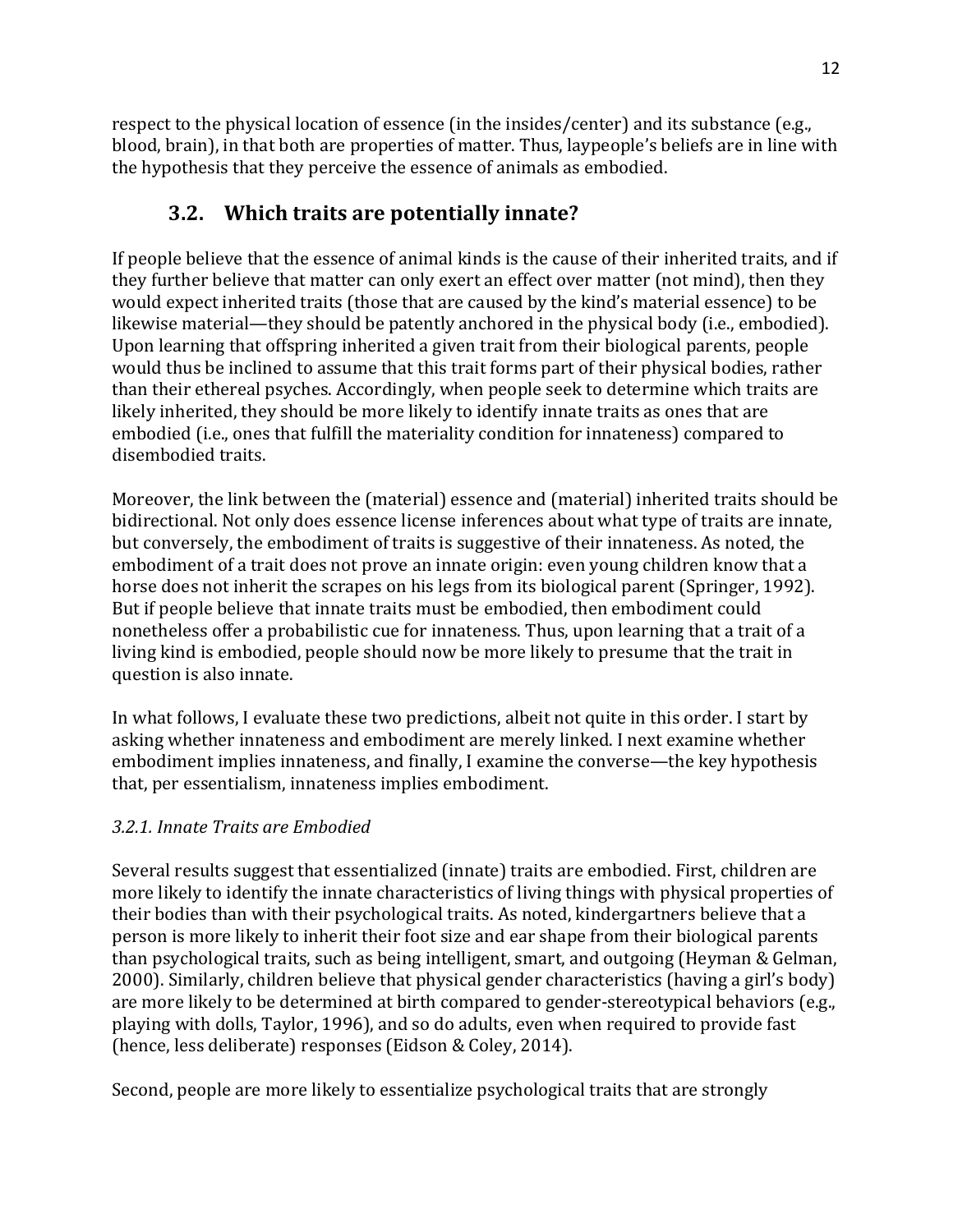embodied. In line with this possibility, Lindquist and colleagues (2013) found that emotions (e.g., anger, fear) are rated higher than "cognitions" (e.g., thoughts, ideas, daydreams, meditations) on features such as naturalness, preexistence, stability, and  $inherence$ —properties that are associated with natural kinds  $(e.g., nuts, pine trees)$  and bodily states (e.g., awake, hunger). Lindquist and colleagues concluded that "categories whose instances are tied to the body (e.g., hunger) are more essentialized than are categories that are thought to exist in the mind (e.g., memory)" (Lindquist et al., 2013, p. 641). Their experiments, however, did not directly evaluate the embodiment of emotions, nor did they evaluate how embodiment is linked to essentialist intuitions about inheritance. A subsequent study explicitly addressed those questions (Berent et al., 2020).

In one experiment, adult participants rated emotions with respect to both their embodiment and their innate potential. To evaluate embodiment, participants were invited to consider whether a given emotion would "show up" in the face or manifest internally in the body. Innate potential, in turn, was defined as the propensity of an emotion to arise spontaneously (Samuels, 2004). To determine the innate potential of these emotions, participants were asked to evaluate how likely it is that these emotions would be recognized spontaneously by a hunter gatherer who had no previous contact with Westerners. 

Results showed that people perceived emotions as both embodied (as imprinted in the face and in the internal body) and innate, and perceived embodiment and innateness of emotions correlated—the stronger the perceived manifestation of an emotion in the body, the more likely people were to view it as innate. Moreover, when people considered basic emotions, such as anger and disgust—ones perceived as firmly embodied—they viewed them as innate, even when they were explicitly informed that research suggests that these emotions are in fact acquired (Berent et al., 2020). These results support two conclusions. First, that people view emotions as both embodied and inborn (i.e., essentialized). Second, the belief in innate emotions is a bias that persists despite evidence to the contrary.

Epistemic states (e.g., knowledge that "objects are cohesive") offer a complementary test for the embodiment hypothesis. Unlike emotions, epistemic states are perceived as relatively disembodied. When asked to predict which properties of an agent (a hamster or a human) are likely to transfer to a replica of its body, children (Hood et al., 2012) and adults (Berent et al., in press; Forstmann & Burgmer, 2015) state that epistemic states are less likely to migrate with the body. But when they consider manipulations that transfer only the mind, here it is epistemic states that are considered most likely to migrate (Chudek et al., 2018; Cohen & Barrett, 2008; Cohen et al., 2011) and persist in the afterlife (Berent et al., in press; Bering, 2002; Bering & Bjorklund, 2004; Bering et al., 2005). Additionally, adults believe that epistemic states are less likely to manifest in the brain (relative to nonepistemic states, Berent et al., in press). Correspondingly, children struggle to recognize that the brain is the "container" of one's thoughts, while they readily apply this notion to physical properties (e.g., the stomach contains food; Gottfried, Gelman, & Schultz, 1999).

If people believe that essence must be embodied, then epistemic states should be the least likely to be essentialized. Indeed, when asked to determine whether epistemic states are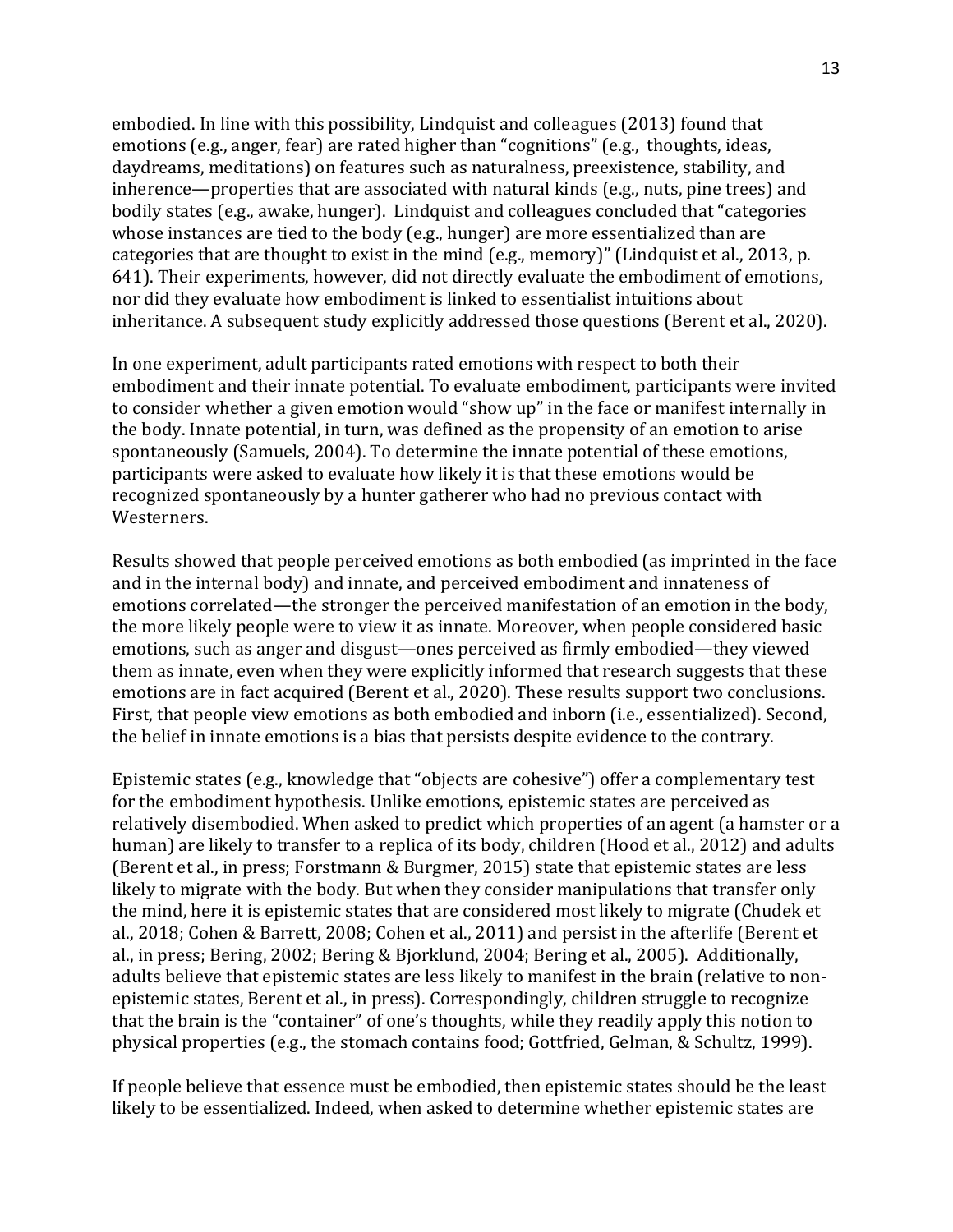likely to be inborn, adults (Berent et al., 2019; Wang & Feigenson, 2019) and children (Wang & Feigenson, 2019) believe they are not, even when the traits in question are plausibly innate (i.e., ones that are observed across cultures and in young infants). In fact, people consider epistemic states as less likely to be innate (relative to non-epistemic states, such as sensations, emotions, and actions) even when they are explicitly told these traits *are* innate. This empiricist bias is further general—it has been documented in reasoning about the epistemic states of humans, animals, and aliens (Berent et al., 2019).

As expected, non-epistemic traits (here these are psychological traits corresponding to sensations, actions, and emotions, as opposed to one's epistemic states) elicit the opposite intuition—people believe that sensations, actions, and emotions are both embodied and innate—and the stronger the perceived anchoring of these traits in the material body, the stronger their perceived innateness (Berent et al., in press). Together, the results for epistemic and non-epistemic traits (emotions, actions, and sensations) demonstrate that essentialist intuitions are firmly linked to embodiment.

Not only does the embodiment hypothesis explain intuitions about the innateness of typical psychological traits, it can also capture intuitions about the origins of psychological disorders. Dyslexia is a case in point. Research on dyslexia suggests that, in alphabetic orthographies like English, dyslexia is typically associated with difficulties in phonological decoding of printed words (e.g., linking the letter  $c$  with the sound  $/k/$ ) and in phonemic awareness (e.g., recognizing that *cat* is comprised of three sounds); this condition is moderately heritable, and linked to several genes (for reviews: Hulme & Snowling, 2016; Peterson & Pennington, 2012; Seidenberg, 2018). But laypeople's perceptions of the disorder diverge from the science in systematic ways. Laypeople tend to correctly recognize that dyslexia is an inborn condition (Furnham, 2013). Surprisingly, however, laypeople typically believe that dyslexia arises from (sensory) visual difficulties, such as letter reversal, and not from cognitive difficulties with phonological decoding (Castillo  $&$ Gilger, 2018; Furnham, 2013; Macdonald, Germine, Anderson, Christodoulou, & McGrath, 2017; Washburn, Binks-Cantrell, & Joshi, 2014).

Why do people correctly recognize that dyslexia is heritable, yet systematically mistake it for a visual sensory disorder? The embodiment hypothesis predicts that these two attitudes are intrinsically linked: people view dyslexia as a sensory visual disorder precisely *because* they believe the condition is inborn. If people know that dyslexia runs in families, and if (per the embodiment hypothesis) people further believe that innate (i.e., essentialized) conditions must be embodied, then people should conclude that dyslexia is more likely to arise from deficits perceived as embodied (compared to deficits considered ethereal). 

Recent results are in line with this possibility (Berent & Platt, 2021a). In these studies, laypeople were invited to reason about two matched cases of reading disorders. One case featured an individual with visual symptoms (the confusion of *b* with  $p$ ); another showed problems in phonological decoding (e.g., the failure to recognize that *kat* sounds like an animal name). As expected, people considered the (embodied) visual symptoms as more indicative of a reading disorder (compared to the difficulties with phonological decoding),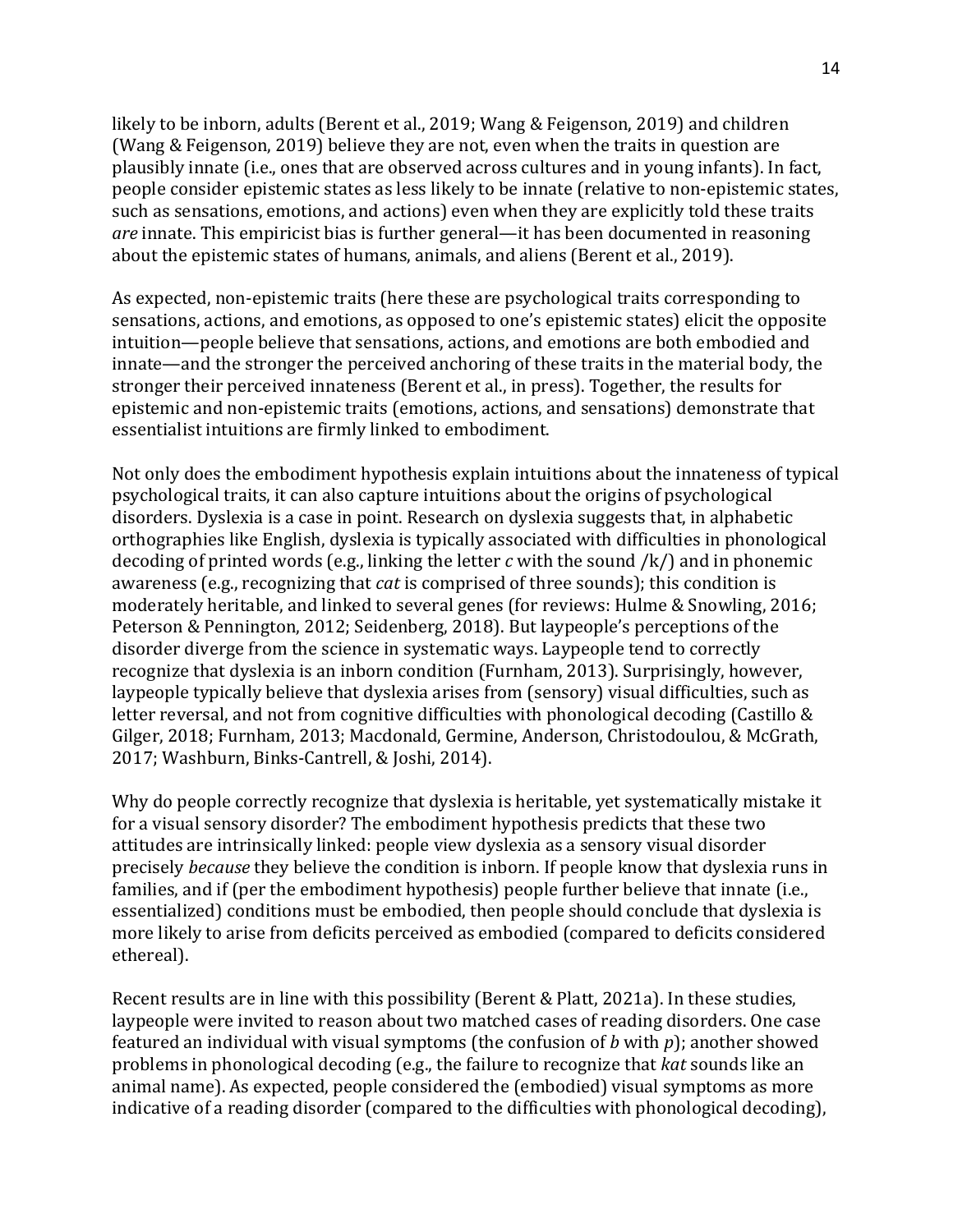and they also considered the visual symptoms as more likely to be innate. Moreover, the perceived innateness of the symptoms correlated with their perceived embodiment (i.e., as a brain disorder).

Altogether, people show a persistent tendency to identify innate characteristics with traits that are readily embodied—either anatomical, sensory, or emotive. This tendency is evident in young children and adults, and it applies to reasoning about both typical conditions and the atypical case of dyslexia. In all cases, people are negatively biased against the possibility that epistemic states are innate, whereas they are positively biased to consider sensory (e.g., visual symptoms in dyslexia) and emotive facial expressions as inborn.

The embodiment hypothesis offers a ready explanation for this fact. But of course people could also presume that innate traits are embodied for other reasons. For example, people might reject the innateness of (immaterial) epistemic states because they recall their own learning experiences; this might be especially likely for reading, whose acquisition is prolonged and laborious. More generally, mindreading intuitions could lead us to presume that knowledge arises from three sources only (sensation, inference, and communication), so there is no need to postulate innateness as a fourth (innate) source (Carruthers, 2011, in press). There is also the possibility that people have set their beliefs by external sources they might have read reports that attribute dyslexia to visual causes, and it is these reports, rather than any assumptions about the essence, that are the cause of their intuitions. As we will see next, however, the link between our intuitions about innate essence and materiality are *causal*. When people are provided with evidence that a given trait is embodied, their nativist intuitions increase. We now turn to the evidence.

#### *3.2.2. Embodiment Increases the Perception of Innateness*

In a series of experiments, my colleagues and I examined whether the embodiment of a psychological trait can enhance its perception as innate.

One set of experiments manipulated embodiment by targeting people's attitudes about the mind-body divide generally (Berent et al., in press). One group of participants read a passage suggesting that the mind and the body are one and the same (a manipulation that encourages the view of psychological traits as embodied, in line with physicalism; see Forstmann & Burgmer, 2015); another group read a passage suggesting that the mind is distinct from the material body (a manipulation that deemphasizes embodiment, and encourages dualism). Participants were next presented with a list of psychological traits of infants—either epistemic (e.g., recognizing the number of objects) or non-epistemic (e.g., making a fist)—and asked to evaluate their innateness (i.e., will the trait emerge in infants spontaneously, even if raised on a desert island?). Results showed that the physicalist condition showed a small, but significant increase in the perception of innateness.

Another experiment applied the same manipulation while participants considered the dyslexia symptoms described in the previous section. Results showed that participants in the physicalist condition were more likely to view dyslexia as heritable (i.e., as likely to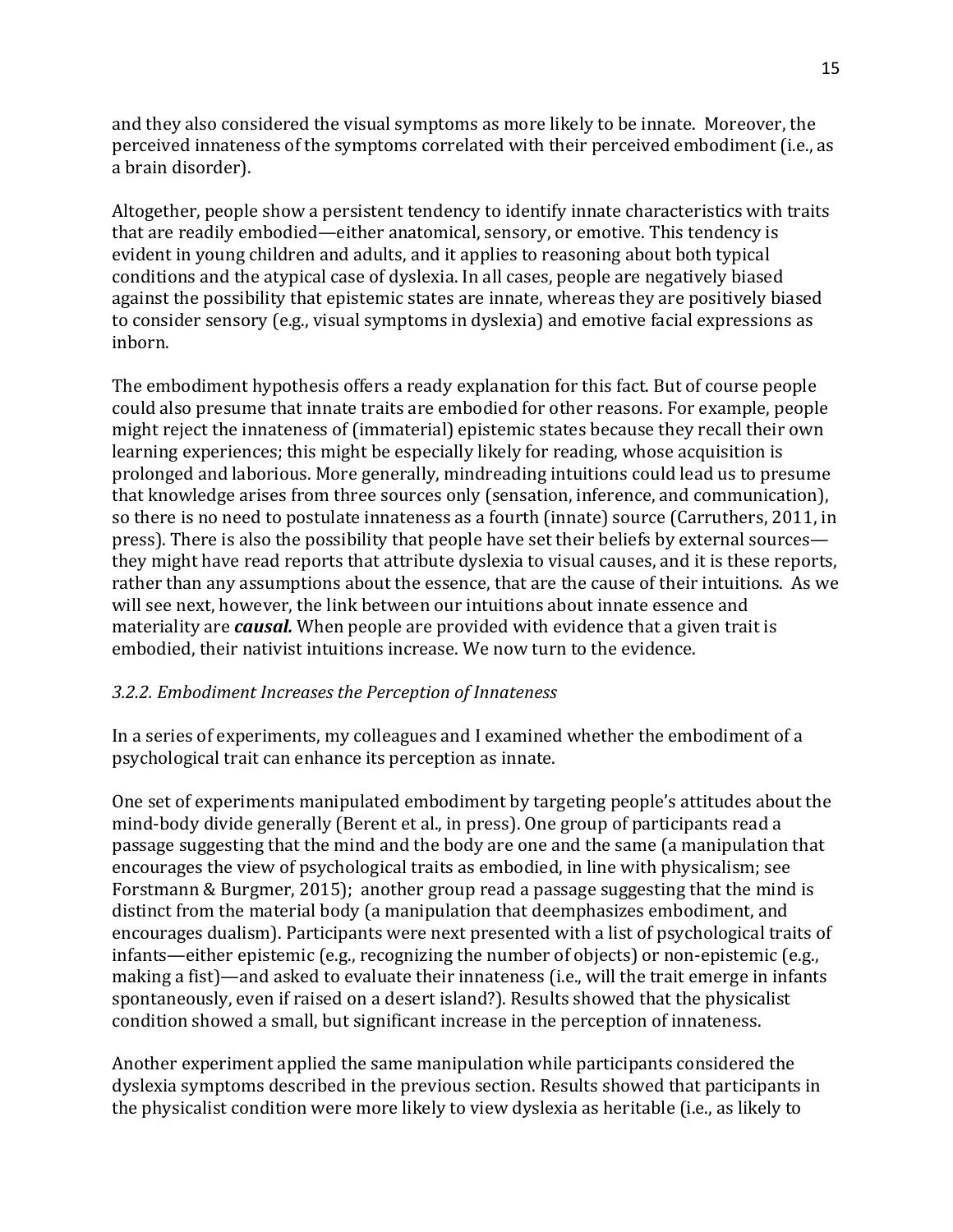transfer to a person's clone) compared to participants in the dualist condition (Berent  $\&$ Platt, 2021a). Together, these results suggest that embodiment increases the perception of innateness. 

In the experiments discussed thus far, embodiment was manipulated by altering people's attitudes toward the mind/body divide *generally*. Another set of experiments manipulated embodiment by presenting participants with information about the embodiment of *specific traits* (Berent et al., in press).

Here, participants were informed that a given psychological trait is either known to correspond to a specific location in the brain (in so doing, establishing a firm link to the body), or that its localization is unknown, and in fact, scientists are even unsure whether this trait is localized in the brain at all (i.e., devoid of explicit evidence for embodiment). With this information in mind, participants were next presented with a list of adult traits that were either epistemic (e.g., having a concept of a person) or non-epistemic (e.g., squatting down), and asked to evaluate their innateness (operationalized as the propensity of the trait to emerge spontaneously in a group of individuals raised on a desert island). Results showed that traits presented as embodied (i.e., localized in the brain) were perceived as more likely to be innate (Berent et al., in press). Similarly, when participants were informed that the symptoms of dyslexia were detectable by a brain scan, people perceived the condition as more likely to transfer to a genetic clone (i.e., innate), compared to when the same symptoms were detected behaviorally (Berent & Platt, 2021a).

Together, these results suggest that the link between innateness and embodiment (materiality) is causal: traits that are embodied are more likely to be perceived as innate. Moreover, this link guides reasoning about both typical conditions and the atypical case of dyslexia.

Further evidence for the effect of embodiment on the evaluation of clinical cases is presented by the public's attitudes towards psychiatric conditions. A large public campaign (1999) sought to destigmatize psychiatric disorders by presenting them as "diseases like all others"—conditions that ravage the body (Pescosolido et al., 2010). This campaign partly bore fruit, inasmuch as laypeople have become increasingly aware that psychiatric disorders are biogenetic conditions (Pescosolido et al., 2010; Schomerus et al., 2012). Surprisingly, however, once people became aware that psychiatric disorders are anchored in the body, they became more pessimistic about their prognoses, suggesting that people also perceive biogenetic disorders as immutable (for meta-analyses: Kvaale, Haslam, & Gottdiener, 2013; Loughman & Haslam, 2018; for review: Ahn et al., 2017). Other results show the converse: when informed that a disorder is difficult to cure (i.e., immutable), people inferred that the disorder is biological (Haslam & Ernst, 2002). Additionally, people tend to project biogenetic conditions to patients' relatives, suggesting they believe that they are heritable (Bennett, Thirlaway, & Murray, 2008).

Immutability and inheritance are, of course, the telltale signs of essentialism, so the increase in the perceived heritability and immutability of biogenetic conditions suggests that people tend to "essentialize" them (Dar-Nimrod & Heine, 2011; Haslam & Ernst, 2002).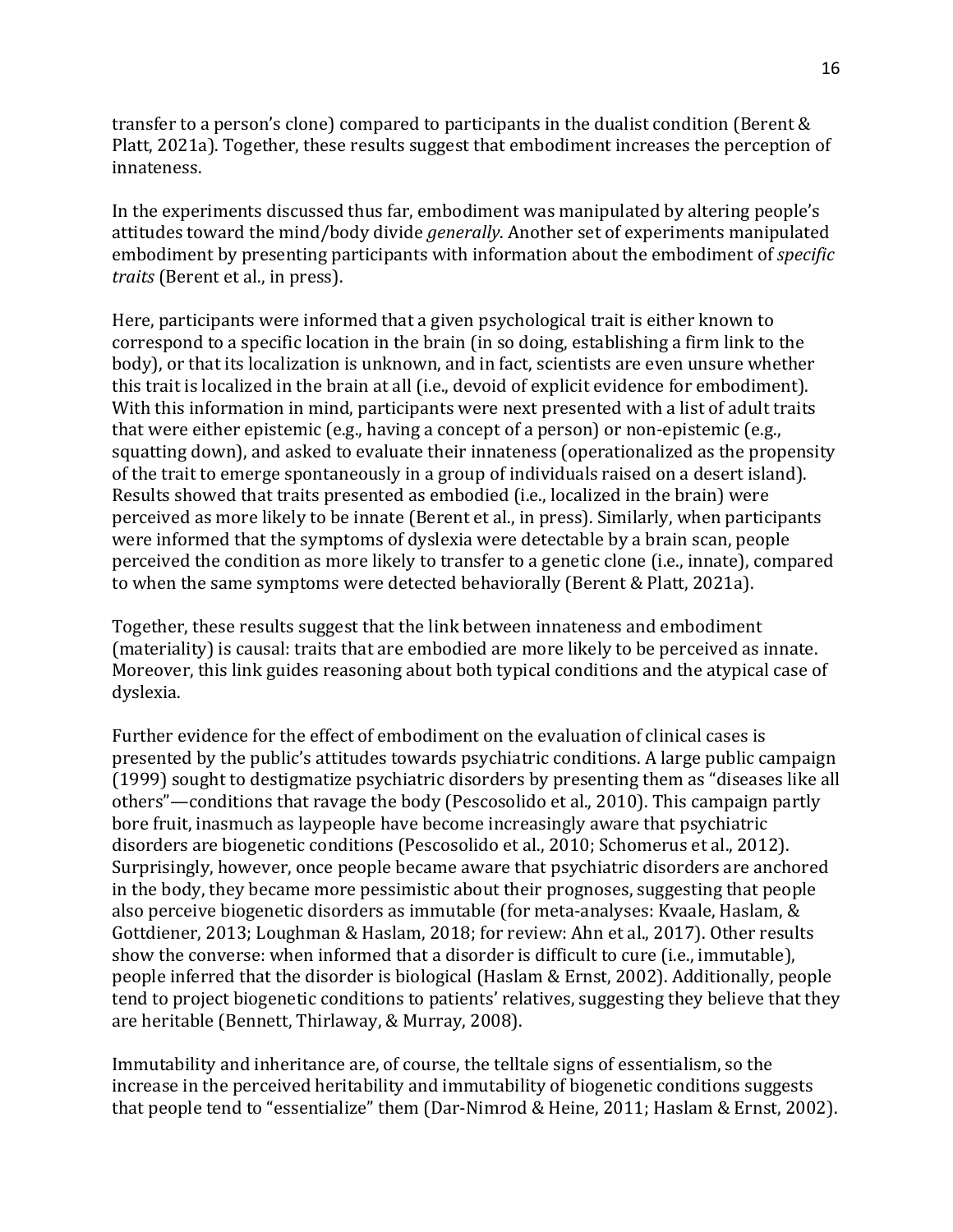In fact, people tend to associate biological psychiatric conditions with poorer prognoses, and greater dangerousness, and they have a stronger desire to distance from the patient, even when these disorders are merely presented as "brain conditions" (without invoking any genetic factors, Loughman & Haslam, 2018). These results suggest that people might have interpreted the brain origin of the disorder as suggesting an innate origin.

In line with this possibility, when people are provided with evidence that a psychiatric condition affects the brain (i.e., they are detectable in a brain test), they are more likely to perceive it as innate compared to when the same condition is detected by a matched behavioral test (which does not explicitly implicate the brain), and correspondingly, stigma increases (Berent & Platt, in press).

To be clear, the perception of brain conditions as inborn is entirely unmotivated. Modern neuroscience suggests that all psychological states are brain states, regardless of whether they are innate or acquired. So observing that a given trait/symptom "shows up" in a brain scan provides no evidence that the trait in question is innate. Yet, people presume it is. This conviction, found in reasoning about both typical and clinical conditions, suggests that, in naïve psychology, the embodiment of the trait (in the brain) offers evidence for its innateness (i.e., as defining one's essence).

This finding can also shed light on why laypeople are known to be irrationally fascinated with the brain (Fernandez-Duque, Evans, Christian, & Hodges, 2015; Hopkins, Weisberg, & Taylor, 2016; Rhodes, Rodriguez, & Shah, 2014; Weisberg, Keil, Goodstein, Rawson, & Gray, 2008; Weisberg, Taylor, & Hopkins, 2015). If people presume that traits that are embodied (e.g., show up in a brain scan) are innate, then brain scans would be perceived as speaking not only to the workings of our minds, but also our innate essence, so brain scans would be assigned a special significance.

All these results, then, are in line with the embodiment hypothesis. If people presume that one's innate essence is embodied, then embodiment would offer a probabilistic cue for innateness. Embodied traits, then, would be viewed as likely innate. In fact, if the possession of embodied essence is *necessary* for innateness, then we should also expect the converse. Upon learning that a given trait is innate, people should further conclude that the trait in question is embodied. This prediction is also borne out by the evidence.

#### *3.2.3. Innateness Increases the Perception of Embodiment*

A series of experiments (Berent et al., in press) evaluated whether people believe that innate psychological traits are embodied. To gauge embodiment, participants were asked to consider a situation in which the body of a person/creature was replicated; we reasoned that traits that are perceived as embodied ought to be perceived as ones that are likely to transfer to that replica. The main question was whether people believe that innate traits are embodied. If they do, then upon learning that a given trait is innate, they should be more likely to view it as embodied, hence, as more likely to transfer to the replica. Results were in line with this prediction, and they obtained in four different experiments, featuring traits of both humans (adults and infants) and nonhuman creatures (birds and aliens).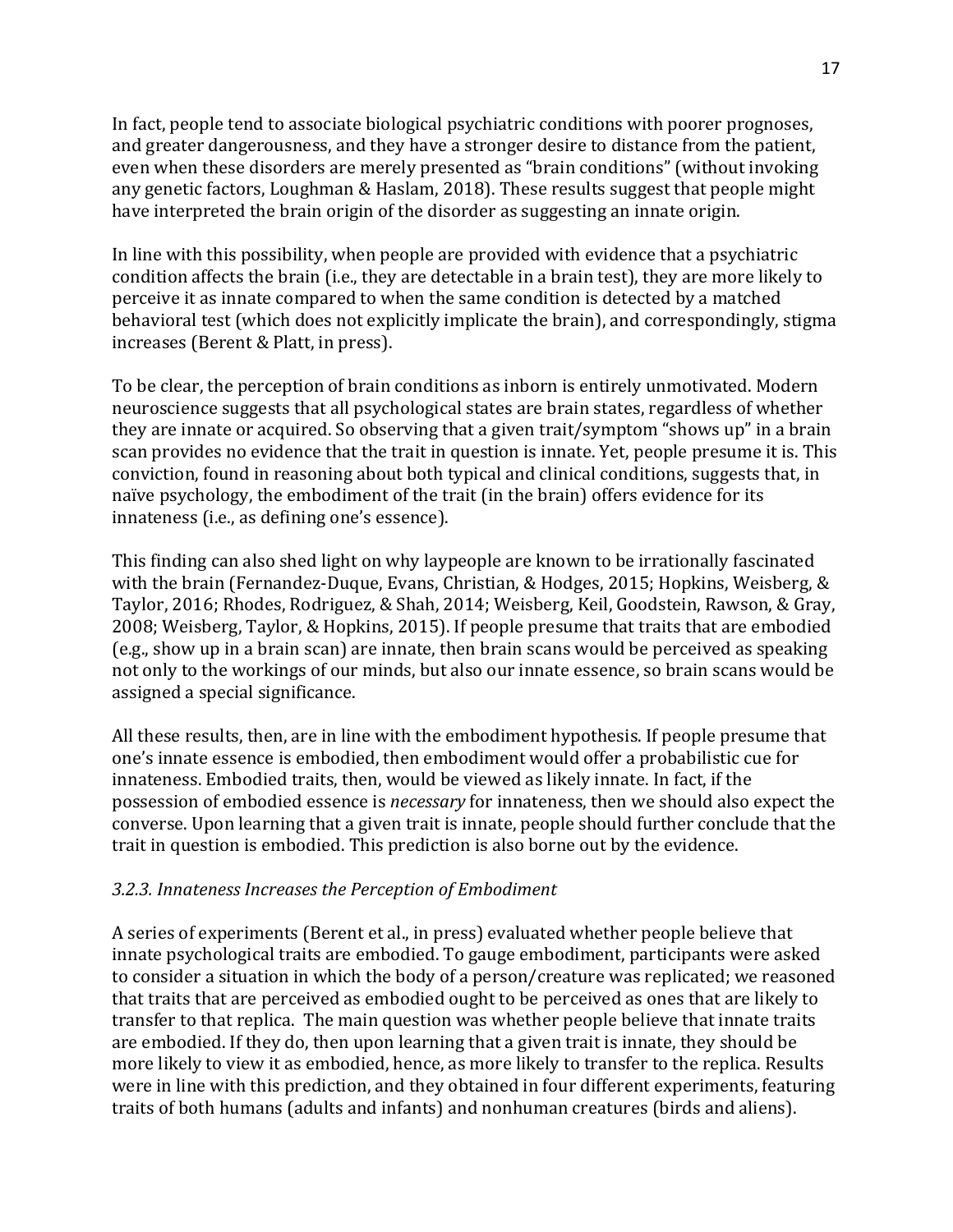Summarizing, the results discussed in section 3.2 suggest that the perception of inheritance (courtesy of essentialism) is systematically linked to embodiment. We first showed that the perception of innateness and embodiment are linked. We next showed that the embodiment of a trait increases its perceived innateness. Finally, we showed that innateness increases the perception of embodiment.

In most cases, however, the effect of these biases was small and relative. For example, people did not categorically respond that innate traits must be material. Rather, people were *more likely* to view traits presented as innate as material relative to traits presented as acquired. Nonetheless, the systematic biases we have documented suggest that people causally link the inborn essence to matter.

### **3.3.** What manipulations can alter a kind?

Essentialism not only supports our intuitions about the inborn traits of animal kinds but also offers sortal to differentiate one kind from another. It is the essence of the dog that renders it distinct from a cat, for example. And since the essence is perceived as immutable, children believe that skunks will always remain skunks, even when their appearance is changed (Keil, 1986). Correspondingly, the removal of an animal's insides is perceived to alter its kind and function, but they are relatively unaffected by the removal of its outsides (Gelman & Wellman, 1991). And in cultures that link the essence to blood, its removal (via blood transfusion) alters the kind identity (Sousa et al., 2002; Waxman et al., 2007).

In fact, it is not only humans that consider the insides critical for kind identity. Rhesus monkeys do the same. Monkeys expect that a fruit (e.g., an apple) will maintain its kind despite changes to its exterior (e.g., being wrapped in a coconut shell, Phillips, Shankar, & Santos, 2010). These results suggest that essentialist reasoning is evolutionarily old, and that it can guide the identification of natural kinds even in the absence of language.

Since humans are biological kinds defined by both physical and psychological attributes, essentialist reasoning could similarly differentiate one person's psychological identity from another, and track the invariance of their "true self" across different circumstances and developmental stages (De Freitas, Cikara, Grossmann, & Schlegel, 2017; Strohminger, Knobe, & Newman, 2017). Thus, to preserve one's identity, it is critical that their essence be preserved, whereas, to migrate it to some new vessel (other than one's body), their essence must transfer to its new destination. Critically, if the essence is embodied, then the consequence of any manipulation to kind identity (biological or psychological) should depend not only on the integrity of one's mind but also on one's bodily essence. Several findings indeed link kind identity to the body.

### *3.3.1. Preserving One's Identity*

In one set of experiments, people were asked to evaluate what conditions are necessary to preserve a person's identity. People typically assert that the preservation of one's memories is paramount—without his memories, Jim is not himself (Blok et al., 2001). But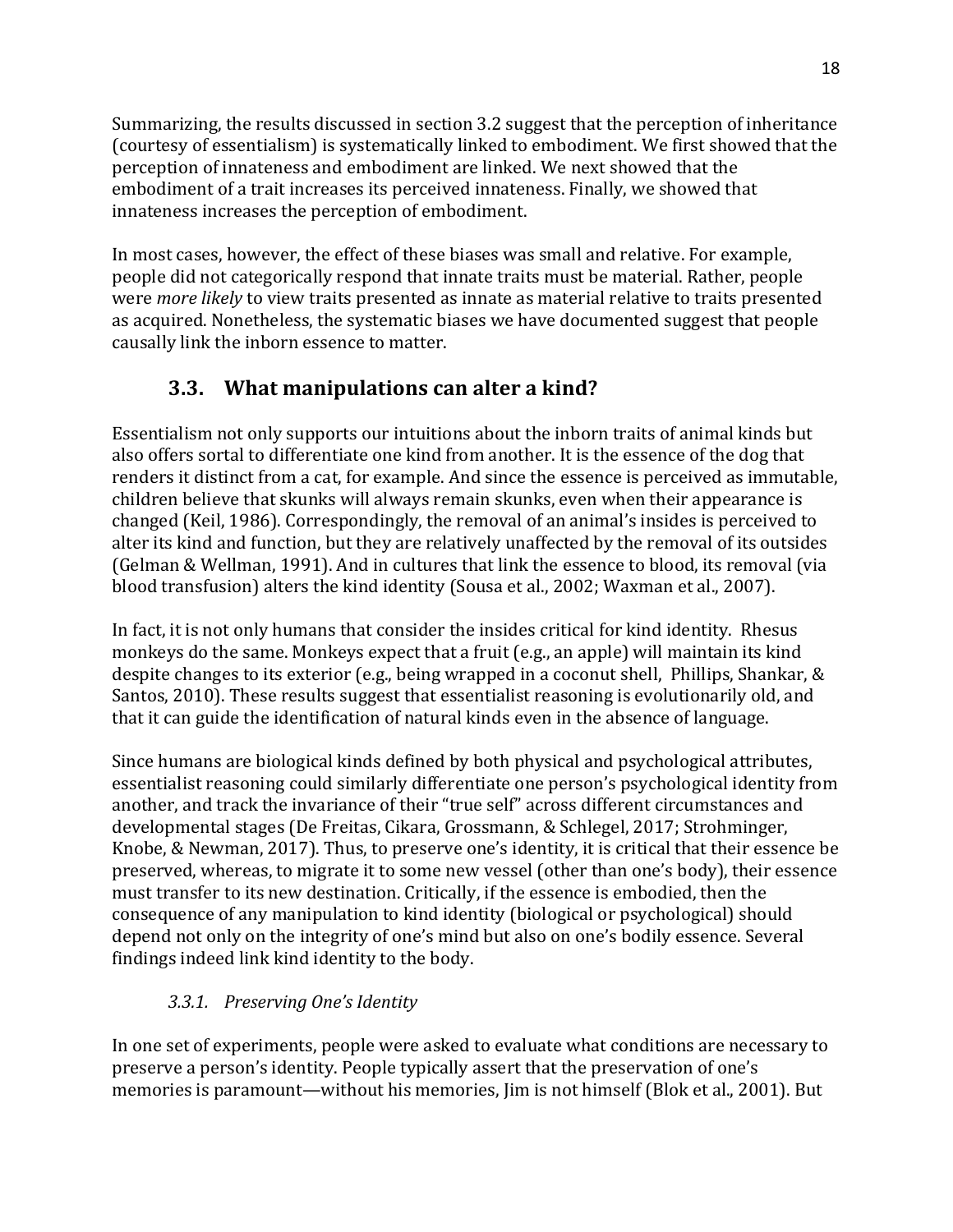when told that Jim lost his memories, and asked whether Jim would still feel pain, people stated that he would, suggesting that  $\lim$ 's body contributes to the maintenance of his identity even when his memories are erased (Nichols & Bruno, 2010).

Further evidence for the role of the body in maintaining kind identity is found in reasoning about hominoids. Here, people are presented with an extreme situation in which the only way to preserve a person is to implant their brain into a robot. As expected, people believe that the preservation of memory is critical. But when the procedure further maintained the person's brain (as opposed to merely downloading his memories into a computerized robot), the preservation of the self was perceived as more robust (Blok et al., 2001).

Similar results obtain when kind membership is evaluated by the perceived capacity of humans and humanoids to exhibit free will. People consider a person's moral character to be central to their identity (De Freitas et al., 2017; Newman, De Freitas, & Knobe, 2015; Strohminger et al., 2017; Strohminger & Nichols, 2014, 2015), and when they evaluate one's moral character by their actions, the capacity to will those actions freely (Nichols, 2011; Nichols & Knobe, 2007; Roskies & Nichols, 2008; Sarkissian et al., 2010) and intentionally (Barrett et al., 2016; Greene & Cohen, 2004; Nichols, 2011) is usually critical. While good intentions do not always excuse bad actions, across cultures one's intentions certainly count (Barrett et al., 2016).

In most cases, however, people attribute freely willed acts to the mind and not to the body. Indeed, a large literature shows that when one's actions can be attributed to biochemical factors (Heath, Stone, Darley, & Grannemann, 2003; Monterosso, Royzman, & Schwartz, 2005) or the brain (Aspinwall, Brown, & Tabery, 2012; Gurley & Marcus, 2008), blame attribution usually decreases. All this suggests that one's essence—the true self—is gauged by its free will, which, in turn, is aligned with one's mind (Strohminger et al., 2017). And of course, the fact that this aspect of our essence reflects the mind, not the body, stands in stark contrast to the embodiment hypothesis.

But even when people evaluate one's moral essence, there is evidence that the material body still counts. To be sure, merely having a human body is not sufficient for free will. Thus, when people evaluate an akratic human, afflicted with a brain disorder that prevents him from acting on his thoughts and emotions, participants consider the person as devoid of free will, intentional agency, and the capacity for causal intervention and choice (Monroe et al., 2014). This is all expected, given that free will requires the capacity to choose one's acts. Interestingly, choice is necessary, but not sufficient.

When people next evaluated the moral fiber of an advanced robot who is endowed with the capacity to make decisions, recognize options, and pick among them, their verdict still did not differ from the akratic human. Thus, despite the ability to choose its action, the disembodied robot was not considered able to freely will its acts. Crucially, when a cyborg was fitted with a human brain, people's perception shifted. They then believed the creature was capable of choice, intentional agency, and free will (Monroe et al., 2014). Apparently, the capacity to decide and choose did not turn a plain robot into a free willing intentional agent, but the transplant of one's flesh did.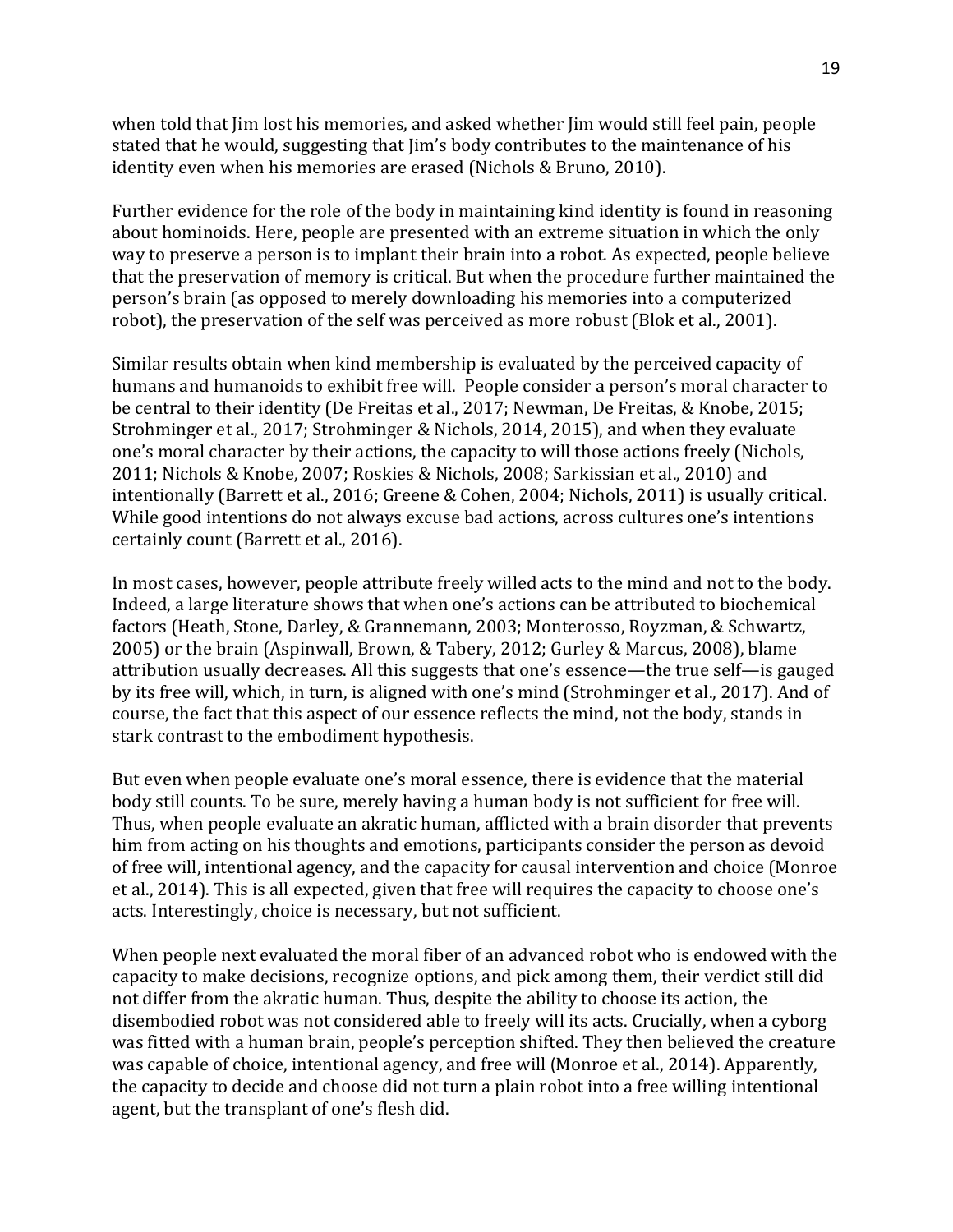#### *3.3.2 The True "Me"*

Matter matters not only for cyborgs but also for human moral identity. As noted, there is evidence that people believe that "deep down," people possess an immutable "true self" (for reviews: De Freitas et al., 2017; Newman et al., 2015; Strohminger et al., 2017). While the self can commit acts that are either good or bad, the "true self" is credited only with good acts (De Freitas & Cikara, 2018; De Freitas et al., 2018; Molouki & Bartels, 2017; Newman, Bloom, & Knobe, 2014; Tobia, 2016). Even children believe that a person's good psychological traits are inborn and immutable (Heiphetz, 2019), whereas their bad traits will improve over time (Lockhart, Chang, & Story, 2002).

Since the true self is defined in moral terms (Freitas et al., 2017a; Newman, De Freitas,  $\&$ Knobe, 2015; Strohminger et al., 2017), and since moral appraisal typically references one's free will (e.g., Greene & Cohen, 2004; Nichols, 2011), which is usually aligned with the mind, the true self has likewise been viewed as immaterial (Strohminger et al., 2017). All this would seem to suggest that the true good self is decidedly ethereal—contrary to the embodiment hypothesis.

But upon a closer look, this conclusion is uncertain. Since the valence of the "true self" (as good) and the embodiment of free will are usually evaluated in separate experiments, it is not immediately clear whether the true self is indeed disembodied. The resulting question, then, is what people would say if they were required to evaluate both attributes of the true self simultaneously—its moral goodness and its embodiment.

To find out, Melanie Platt and I presented people with a modern reincarnation of the Dr. Jekyll and Mr. Hyde scenario (Berent & Platt, 2021b). The protagonist, John, exhibited puzzling shifts in his moral character. Some of his acts were decidedly positive (e.g., helping an old woman cross the street), others were squarely negative (e.g., posting hate messages on Facebook). John underwent two tests of his personality—a brain (i.e., a test that explicitly references the body) and a behavioral test (which does not)—and the results invariably conflicted. One test (e.g., the brain test) indicated that John's fiber was good; the other (e.g., the behavioral test) indicated the opposite.

This scenario thus allowed us to ask whether participants identified John's true character as good or bad, and whether their decision was informed by John's body or mind (i.e., by the brain or the behavioral test). To further determine whether people invariably identified John's moral core with his essence, we asked them to evaluate John's true self along two distinct questions: (a) Whether John committed his acts freely (a notion that is typically critical for moral appraisal; e.g., Greene & Cohen, 2004; Nichols, 2011), and (b) Whether his acts reflect his essence.

Results to the two questions diverged. People invariably considered freely willed acts as good, and that was the case irrespective of whether the acts were explicitly linked to John's body (i.e., regardless of whether they were diagnosed by the brain or the behavioral test). This is in line with previous results suggesting that the true self is good (De Freitas  $\&$ Cikara, 2018; De Freitas et al., 2018; Molouki & Bartels, 2017; Newman et al., 2014; Tobia,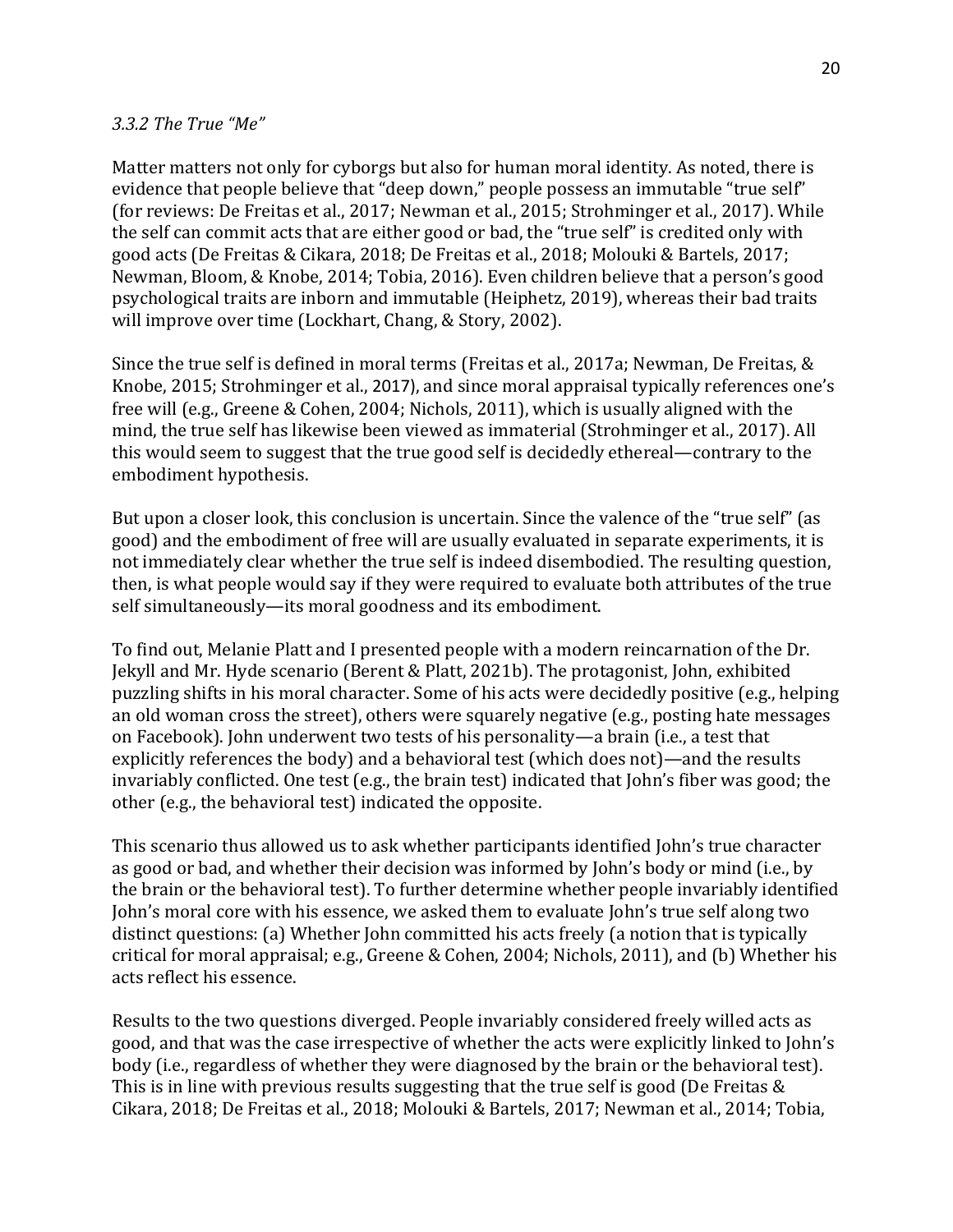2016), albeit not necessarily immaterial (if it were immaterial, then people should have identified John's essence only with good acts that are not explicitly embodied, i.e., with the behavioral, but not the brain test. The results countered this prediction).

The critical question, though, is whether the "good true self" also reflects John's essence. Results suggested that it did not. Indeed, when asked to explicitly evaluate John's essence, people invariably based their decisions on the outcomes of the brain test, irrespective of whether the outcomes presented John as good or bad.

These results support two conclusions. First, our "true good self" is distinct from our essence, suggesting that in our eyes, there is possibly more than a single "true me"—one aligned with our good moral core; another with our bodily essence. Second, to evaluate a person's essence, people gauge their body (i.e., the outcomes of the brain test). These results are in line with the hypothesis that essence is embodied.

#### *3.3.3 Once We're No More*

The embodiment hypothesis can explain not only reasoning about embodied creatures, human and humanoid, but also about disembodied ones—those that exist in the afterlife. The afterlife is an unusual place to probe for essentialism, because essence is typically the hallmark of life (Inagaki & Hatano, 2004), not death, and because, as noted earlier, people usually align the afterlife with the person's ethereal mind, not with their body (Berent et al., in press; Bering, 2002; Bering & Bjorklund, 2004; Bering et al., 2005). Nonetheless, one's "true self," as we just noted, is (partly) aligned with one's essence (Berent & Platt, 2021b; De Freitas et al., 2017; Strohminger et al., 2017), which, as we have seen, is anchored in the material body (Berent & Platt, 2021b).

Which one of our identities, then, transfers to the afterlife upon the demise of the body? Do we only keep our immaterial mind, stripped of any of its material characteristics, or do we also credit the dead with some material attributes of their bodies?

Several results support the latter hypothesis. One line of evidence is presented by the ethnographic record, suggesting that beliefs about the afterlife often appeal to specific bodily properties. For example, in the Druze religion, one's soul can only reincarnate in a person of the same ethnicity and gender: a Druze can only reincarnate in another Druze, and a woman can only reincarnate in a woman (Halabi & Horenczyk, 2019). Similarly, in the Aztec tradition, the soul is a three-part entity, whose parts are each embodied in different material substance (*teyolia* is associated with the heart; *tonali* is associated with the blood; and *ihiyotl* is linked to breath and bodily gases). When a person dies, the soul is thus constrained with respect to the material entities it can inhabit. For example, the *teyolia* of a dead child can reside in a particular bird (*yolotototl*, "the bird of the heart") or in other children (Lomnitz-Adler, 2005). In present day Mexico, food and drink are offered to the dead on the Day of the Dead. This notion of a "hungry dead" is clearly at odds with the view of a disembodied mind/soul.

These conclusions are also in line with experimental findings on people's reasoning about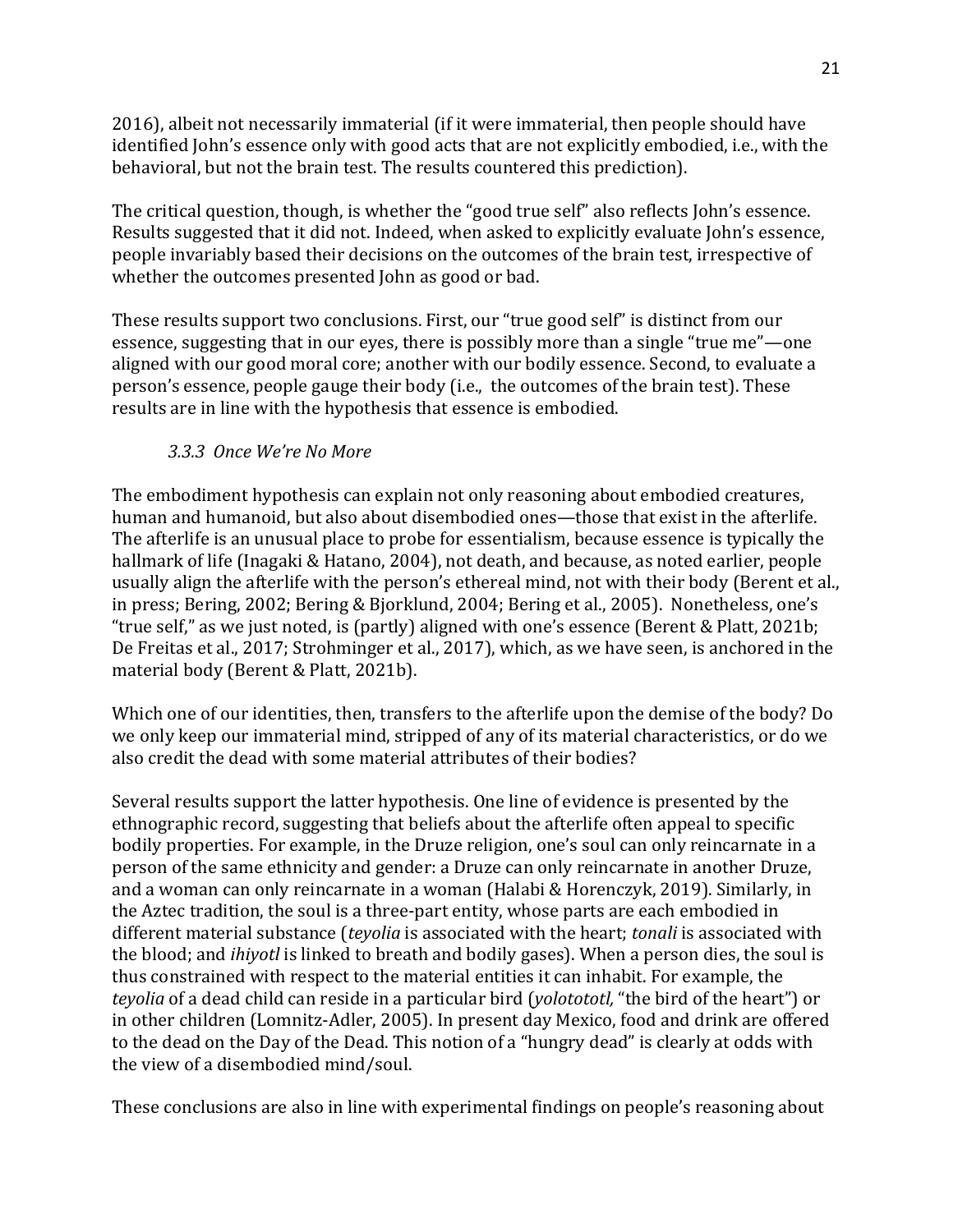the related situation of mind migration. In these experiments, participants (from the UK and from the Marajo Islanders of the Brazilian Amazon) were invited to imagine that they were to leave their bodies. When asked to imagine which vessel—a plant, a rock, or no vessel at all—would support one's psychological capacities outside their bodies, participants showed systematic preferences. While the "appropriate" yessel varied across cultures (the British participants preferred plants; the Brazilians accepted both plants and rocks equally), the choice of that vessel systematically depended on which psychological trait transfers. Embodied traits (traits considered as less likely to migrate overall, mostly, perceptual bodily states) were more likely to migrate with the "appropriate" vessel (compared to no vessel), whereas for disembodied traits (those that are prone to migration, mostly epistemic states), participants preferred no vessel at all (Cohen et al., 2011). Such precise alignment of mind migration with matter is unexpected in a purely ethereal view of essence, but it is predicted by the hypothesis that one's essence resides in the body.

The embodiment hypothesis could further explain why the essence of the living is thought to be contagious—for example, no one would like to wear a murder's sweater, even when assured the sweater had no contact with the body (Nemeroff & Rozin, 1994; Rozin, Markwith, & McCauley, 1994; Rozin & Nemeroff, 2002)—and why people refuse organ donations from suicide victims (relative to victims of homicides), and why people believe that the preferences of the living (e.g., in food and color) transfer with their organs (Bering, 2018). Contagion is a property that people decidedly attribute to bodily matter, and it requires physical contact (Nemeroff & Rozin, 1994; Rozin et al., 1994; Rozin & Nemeroff, 2002). The fact that one's essence can contaminate matter thus presents evidence that the essence is embodied. The dead, it turns out, are not entirely ethereal after all.

### **4. Conclusions**

In this essay, I sought to shed light on our intuitive understanding of the nature of living things. Specifically, I considered the possibility that our ideas about the inborn capacities of agentive living things (animals and humans) arise from a notion of "essence" that is embodied, and thus, material.

In support of this possibility, I have shown that people attribute to essence properties of bodily matter—it occupies space, and it is aligned with specific organic substances. I have next shown how this presumed materiality of essence can explain which traits people view as inborn (i.e., attributable to essence) and conversely, why people tend to consider embodied traits as more likely to be innate. Finally, I considered how the embodiment hypothesis explains a number of curious properties of the self—what is our "true self," which manipulations are necessary to preserve the self, and which conditions can alter the self, and allow it to reincarnate or otherwise persist after death.

While these results are all consistent with the embodiment hypothesis, the empirical case for embodiment is hardly settled. As noted, in most cases, the effects of embodiment are subtle. For example, people are more likely to consider embodied traits as innate (Berent et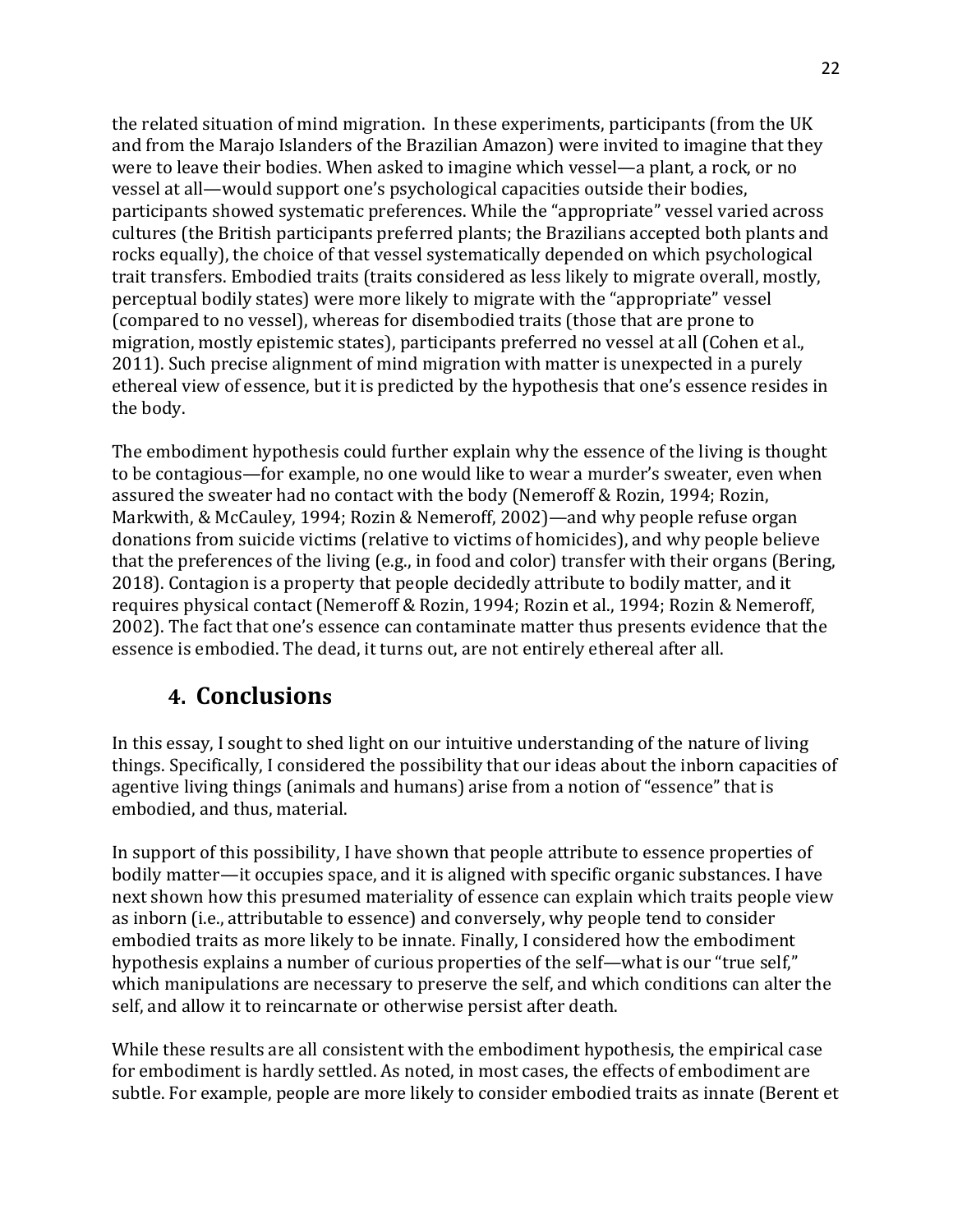al., 2020; Berent & Platt, 2021a; Berent et al., in press) and in some experiments they even categorically reject the innateness of epistemic states (Berent et al., 2019). But for the most part, the effects discussed here are relative, not absolute. I believe this should not be surprising, given that participants (mostly Western adults) know too well that all psychological capacities are linked to the brain, knowledge that could very well keep their intuitive essentialist biases at bay. But this explanation clearly ought to be evaluated.

The proposal advanced here also raises crucial conceptual questions about the nature of the embodiment constraint, its origins, and its scope. Throughout this discussion, I have drawn parallels between essentialist reasoning about biological and psychological capacities and suggested that they both require embodiment. Whether essentialist reasoning in these domains relies on shared principles, and whether they are psychological (Carey, 1985) or biological (Atran et al., 2001) remains to be seen.

Other questions concern the origins of essentialist reasoning generally, and the embodiment constraint specifically. Proposals concerning the origins of essentialism vary widely, from the suggestion that essentialist reasoning is a domain-specific system, most likely in the specific service of "folk biology" (Atran, 1990; Atran et al., 2001; Barrett, 2001) to domain-general mechanisms (Gelman, 2003), shaped by capacities such as inherence heuristics (Cimpian & Salomon, 2014a, 2014b), formal explanation (Prasada, 2017), and natural language (Rhodes, Leslie, & Tworek, 2012).

Similar questions extend to the origins of the embodiment constraint. One possibility is that this constraint targets living things specifically—either via essentialism, or as a constraint on the formal explanation of natural kinds (Prasada, 2017); another possibility is that the embodiment hypothesis arises from core knowledge of objects (Spelke, 1994; Spelke & Kinzler, 2007). As noted, if per naïve physics only matter can effect change in matter, then the cause of the body's' material properties (i.e., its essence) ought to be likewise material. How the embodiment constraint emerges is an open question.

The scope of the embodiment constraint across living things is also uncertain. Throughout the discussion, I have mostly addressed animals and humans, i.e., agents. Since some of the earliest evidence for the "insides" constraint (possibly, a manifestation of embodiment) comes from agents (Setoh et al., 2013), and since agentic living things afford the contrast between reasoning about bodies and minds, animals and humans presented a convenient test case. Essentialist reasoning, however, also applies to plants (Gelman & Wellman, 1991; Keil, 1986). Whether the embodiment constraint would extend therein remains to be determined.

Finally, there is an urgent need to evaluate the scope of the application of the embodiment hypothesis cross-culturally. Given previous documentation of essentialist reasoning in nonwestern cultures (Astuti, 2004; Atran et al., 2001; Cohen et al., 2011; Sousa et al., 2002; Waxman et al., 2007), including cultures that reject the role of innate potential (Astuti, 2004) in young infants (Setoh et al., 2013) and indeed, in nonhumans (Phillips et al., 2010), there are reasons to believe that essentialist reasoning is not confined to WEIRD (Western, Educated, Industrialized, Rich, Democratic; Henrich, Heine, & Norenzayan, 2010)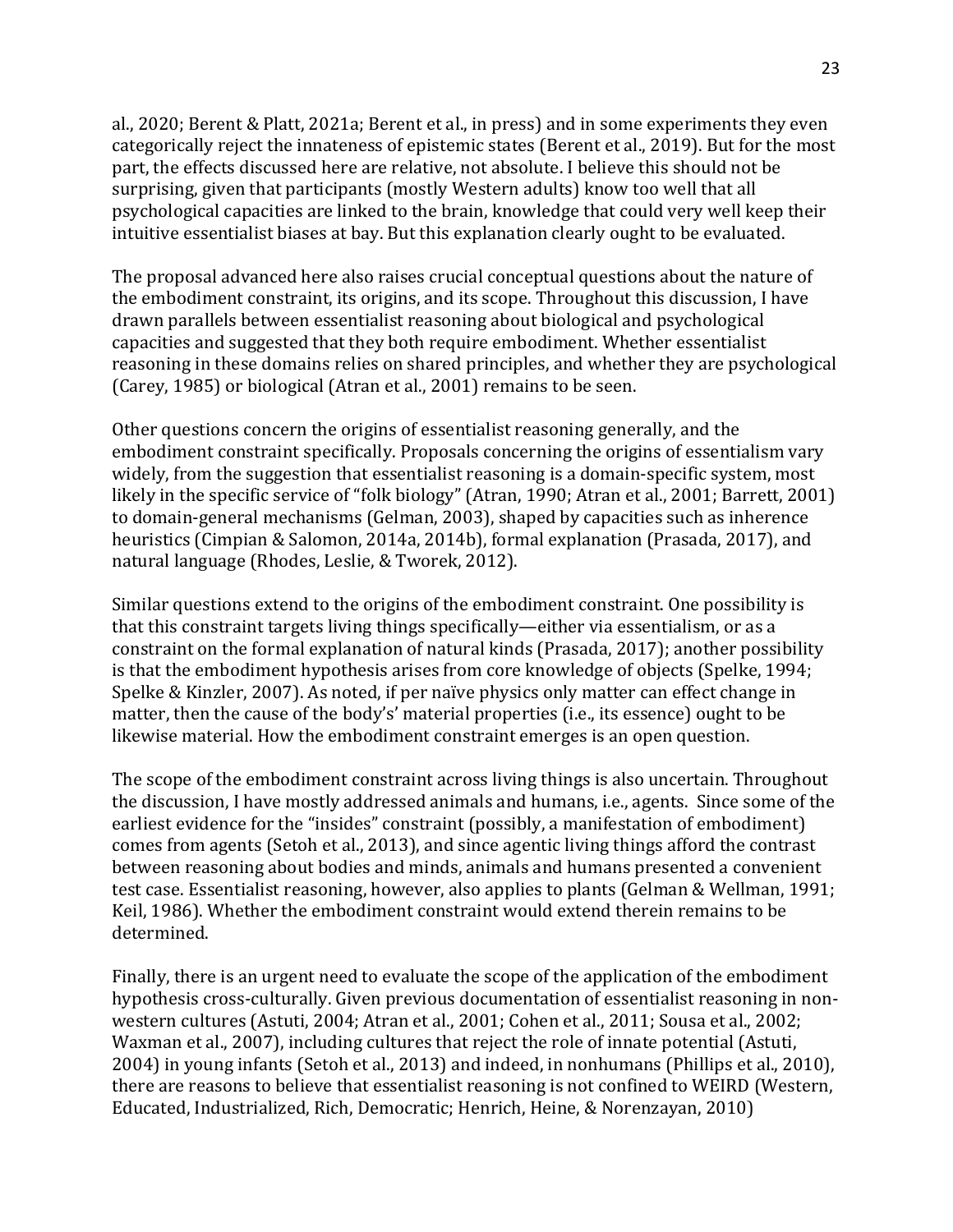populations. A critical open question, then, is whether non-WEIRD people would spontaneously view the essence as embodied.

Returning to Jacques Mehler, whose memory I wish to honor, I regret that I never had the opportunity to discuss the science of essentialism with him. But when served dinner, Jacques would vehemently refuse "anything that has ever had wings." Essentialism must have been very much on his mind.

# **5. References**

- Ahn, W.-K., Kalish, C., Gelman, S. A., Medin, D. L., Luhmann, C., Atran, S., . . . Shafto, P. (2001). Why essences are essential in the psychology of concepts. *Cognition, 82*(1), 59-69. doi: 10.1016/S0010-0277(01)00145-7
- Ahn, W.-k., Kim, N., S. , & Lebowitz, M., S. (2017). The Role of Causal Knowledge in Reasoning About Mental Disorders. In M. Waldmann, R. (Ed.), *Oxford library of psychology. The Oxford handbook of causal reasoning* (pp. 603–617): Oxford University Press.
- Aspinwall, L. G., Brown, T. R., & Tabery, J. (2012). The double-edged sword: does biomechanism increase or decrease judges' sentencing of psychopaths? *Science (New York, N.Y.), 337*(6096), 846. doi: 10.1126/science.1219569
- Astuti, R. (2004). *Constraints on conceptual development : a case study of the acquisition of folkbiological and folksociological knowledge in Madagascar*. Boston, MA: Boston, MA : Blackwell Pub.
- Atran, S. (1990). *Cognitive foundations of natural history : towards an anthropology of science*. Cambridge [England]; New York : Paris: Cambridge England; New York : Cambridge University Press; Paris : Editions de la Maison des sciences de l'homme.
- Atran, S., Medin, D., Lynch, E., Vapnarsky, V., Ucan Ek, E., & Sousa, P. (2001). Folkbiology doesn't Come from Folkpsychology: Evidence from Yukatek Maya in Cross-Cultural Perspective. *Journal of Cognition & Culture, 1*(1), 3-42.
- Barrett, H. C. (2001). On the functional origins of essentialism. *Mind & Soceity, 3*, 1-30.
- Barrett, H. C., Bolyanatz, A., Crittenden, A. N., Fessler, D. M. T., Fitzpatrick, S., Gurven, M., . . . Laurence, S. (2016). Small-scale societies exhibit fundamental variation in the role of intentions in moral judgment.(PSYCHOLOGICAL AND COGNITIVE SCIENCES)(Report). *113*(17), 4688. doi: 10.1073/pnas.1522070113
- Bennett, L., Thirlaway, K., & Murray, A. J. (2008). The Stigmatising Implications of Presenting Schizophrenia as a Genetic Disease. *Journal of Genetic Counseling, 17*(6), 550-559. doi: 10.1007/s10897-008-9178-8
- Berent, I. (2020). *The blind storyteller: how we reason about human nature*: Oxford University Press.
- Berent, I., Barrett, L. F., & Platt, M. (2020). Essentialist biases in reasoning about emotions. *Frontiers In Psychology: Cognitive Science*(23). doi: https://doi.org/10.3389/fpsyg.2020.562666
- Berent, I., & Platt, M. (2021a). Public misconceptions about dyslexia: the role of intuitive psychology. *Manuscript submitted for publication.*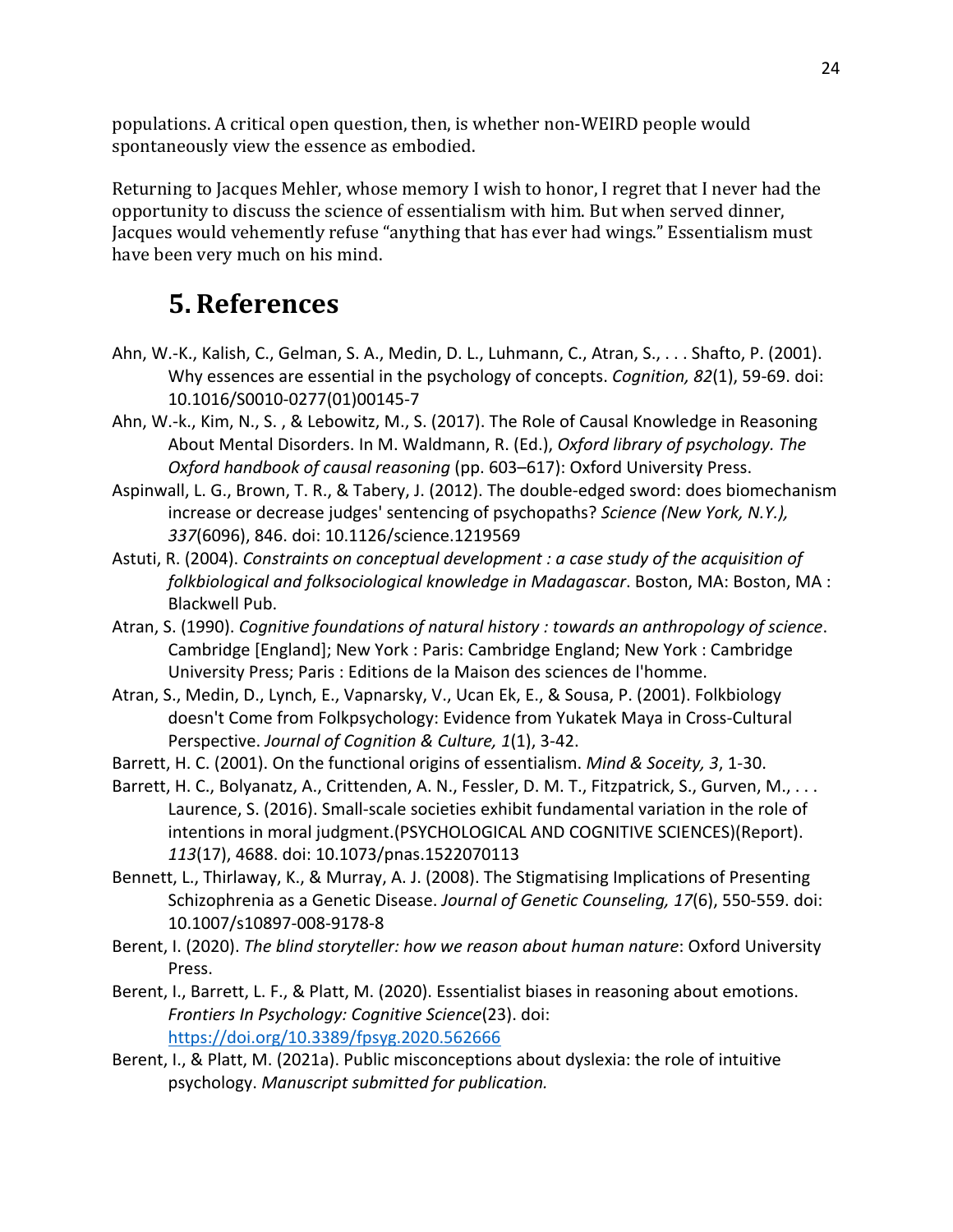- Berent, I., & Platt, M. (2021b). The true "me"—mind or body? *Journal of Experimental Social Psychology, 93*.
- Berent, I., & Platt, M. (in press). Essentialist biases about psychiatric disorders: Brain disorders are presumed innate. *Cognitive Science*.
- Berent, I., Platt, M., & Sandoboe, G. M. (2019). People's intuitions about innateness. *Open Mind: Discoveries in CognitiveScience, 3*, 101-114.
- Berent, I., Platt, M., & Sandoboe, G. M. (in press). Empiricism is natural: it arises from dualism and essentialism. *Oxford Studies in Experimental Philosophy*.
- Bering, J. (2018). *Suicidal : why we kill ourselves*. Chicago: The University of Chicago Press.
- Bering, J. M. (2002). Intuitive Conceptions of Dead Agents' Minds: The Natural Foundations of Afterlife Beliefs as Phenomenological Boundary. *Journal of Cognition and Culture, 2*(4), 263-308. doi: 10.1163/15685370260441008
- Bering, J. M., & Bjorklund, D. F. (2004). The Natural Emergence of Reasoning about the Afterlife as a Developmental Regularity. *Developmental Psychology, 40*(2), 217-233. doi: 10.1037/0012-1649.40.2.217
- Bering, J. M., Blasi, C. H., & Bjorklund, D. F. (2005). The development of 'afterlife' beliefs in religiously and secularly schooled children. *British Journal of Developmental Psychology, 23*(4), 587-607. doi: 10.1348/026151005X36498
- Bertoncini, J., & Mehler, J. (1981). Syllable as units in infant speech perception. *Infant behavior and development, 4*, 247-260.
- Bishop, D. V. M., & Bates, T. C. (2020). Heritability of language laterality assessed by functional transcranial Doppler ultrasound: a twin study. *Wellcome open research, 4*, 161. doi: 10.12688/wellcomeopenres.15524.2
- Blok, S., Newman, G., Behr, J., & Rips, L. J. (2001). *Inferences About Personal Identity.* Paper presented at the Proceedings of the Annual Meeting of the Cognitive Science Society.
- Bloom, P. (2004). *Descartes' baby: how the science of child development explains what makes us human*. New York: Basic Books.
- Bonatti, L., Frot, E., Zangl, R., & Mehler, J. (2002). The human first hypothesis: identification of conspecifics and individuation of objects in the young infant. *Cognitive Psychology, 44*(4), 388-426. doi: 10.1006/cogp.2002.0779
- Bonatti, L. L., Peña, M., Nespor, M., & Mehler, J. (2005). Linguistic constraints on statistical computations: the role of consonants and vowels in continuous speech processing. *Psychological Science, 16*(6), 451-459.
- Carey, S. (1985). *Conceptual change in childhood*. Cambridge, Mass.: Cambridge, Mass. : MIT Press.
- Carruthers, P. (2011). *The opacity of mind : an integrative theory of self-knowledge*. Oxford ; New York: Oxford University Press.
- Carruthers, P. (in press). How mindreading might mislead cognitive science. *Journal of Consciousness Studies*
- Castillo, A., & Gilger, J. W. (2018). Adult perceptions of children with dyslexia in the usa. *Annals of Dyslexia*, 203-217. doi: 10.1007/s11881-018-0163-0
- Chalik, L., Leslie, S.-J., & Rhodes, M. (2017). Cultural Context Shapes Essentialist Beliefs About Religion. *Developmental Psychology, 53*(6), 1178-1187. doi: 10.1037/dev0000301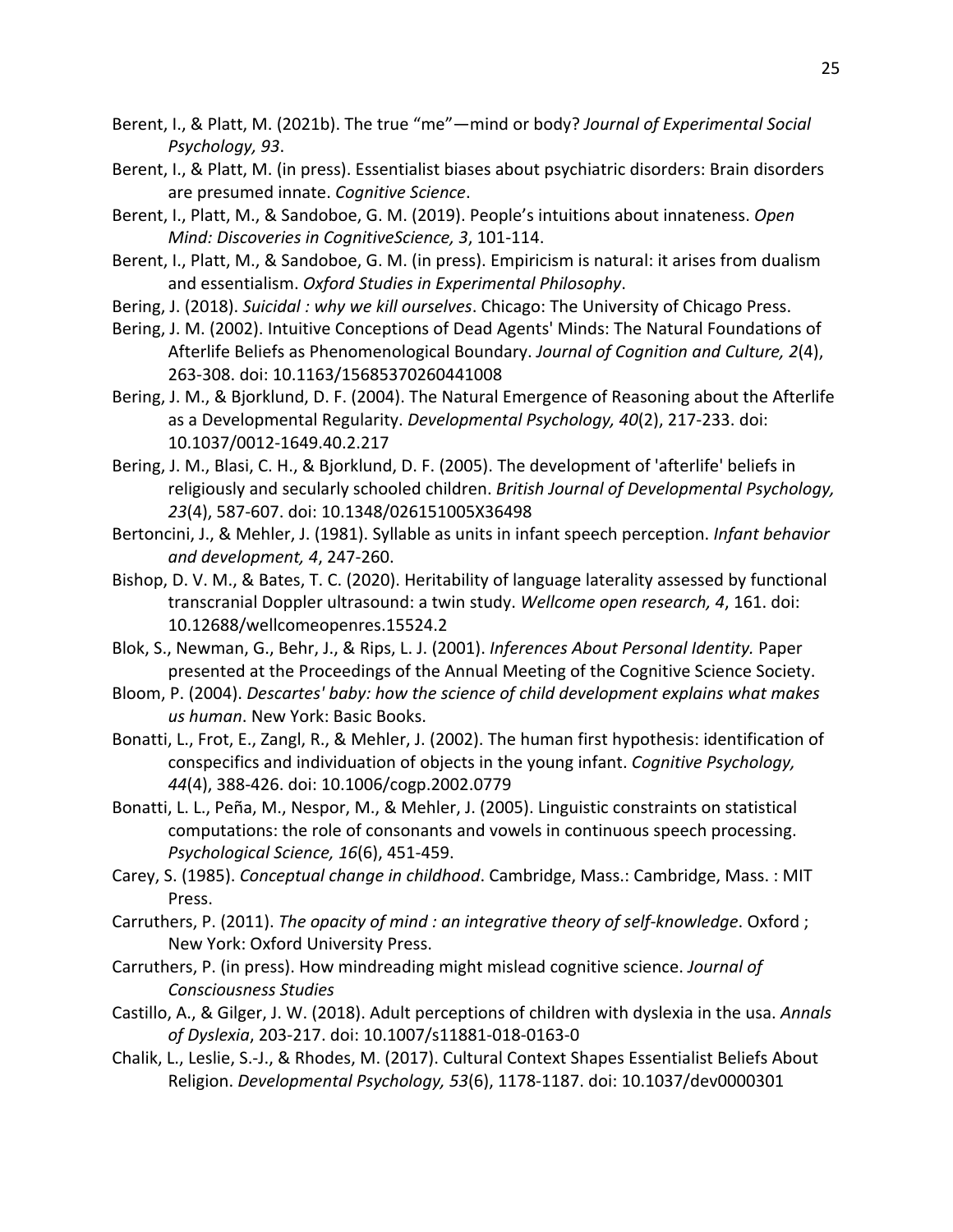- Chudek, M., McNamara, R. A., Birch, S., Bloom, P., & Henrich, J. (2018). Do minds switch bodies? Dualist interpretations across ages and societies. *Religion, Brain & Behavior, 8*(4), 354-368. doi: 10.1080/2153599X.2017.1377757
- Cimpian, A., & Salomon, E. (2014a). The inherence heuristic: an intuitive means of making sense of the world, and a potential precursor to psychological essentialism. *The Behavioral And Brain Sciences, 37*(5), 461-480. doi: 10.1017/S0140525X13002197
- Cimpian, A., & Salomon, E. (2014b). The inherence heuristic: An intuitive means of making sense of the world, and a potential precursor to psychological essentialism. *37*(5), 461- 480. doi: 10.1017/S0140525X13002197
- Cohen, E., & Barrett, J. (2008). When Minds Migrate: Conceptualizing Spirit Possession. *Journal of Cognition & Culture, 8*(1/2), 23-48. doi: 10.1163/156770908X289198
- Cohen, E., Burdett, E., Knight, N., & Barrett, J. (2011). Cross-cultural similarities and differences in person-body reasoning: Experimental evidence from the United Kingdom and Brazilian Amazon. *Cognitive Science, 35*(7), 1282-1304. doi: 10.1111/j.1551- 6709.2011.01172.x
- Coley, J. D., Arenson, M., Xu, Y., & Tanner, K. D. (2017). Intuitive biological thought: Developmental changes and effects of biology education in late adolescence. *Cognitive Psychology, 92*(C), 1-21. doi: 10.1016/j.cogpsych.2016.11.001
- Dar-Nimrod, I., & Heine, S. J. (2011). Genetic Essentialism: On the Deceptive Determinism of DNA. *Psychological Bulletin, 137*(5), 800-818. doi: 10.1037/a0021860
- De Freitas, J., & Cikara, M. (2018). Deep down my enemy is good: Thinking about the true self reduces intergroup bias. *Journal of Experimental Social Psychology, 74*, 307-316. doi: 10.1016/j.jesp.2017.10.006
- De Freitas, J., Cikara, M., Grossmann, I., & Schlegel, R. (2017). Origins of the belief in good true selves. *Trends in Cognitive Sciences, 21*(9), 634-636. doi: 10.1016/j.tics.2017.05.009
- De Freitas, J., Sarkissian, H., Newman, G. E., Grossmann, I., De Brigard, F., Luco, A., & Knobe, J. (2018). Consistent Belief in a Good True Self in Misanthropes and Three Interdependent Cultures. *Cognitive Science, 42 Suppl 1*, 134-160. doi: 10.1111/cogs.12505
- Eidson, R. C., & Coley, J. D. (2014). Not so fast: Reassessing gender essentialism in young adults. *Journal of Cognition and Development, 15*(2), 382-392. doi: 10.1080/15248372.2013.763810
- Fernandez-Duque, D., Evans, J., Christian, C., & Hodges, S. D. (2015). Superfluous neuroscience information makes explanations of psychological phenomena more appealing. *Journal of Cognitive Neuroscience, 27*(5), 926-944. doi: 10.1162/jocn\_a\_00750
- Fitch, W. T., Hauser, M. D., & Chomsky, N. (2005). The evolution of the language faculty: clarifications and implications. *Cognition, 97*(2), 179-210; discussion 211-125.
- Forstmann, M., & Burgmer, P. (2015). Adults Are Intuitive Mind-Body Dualists. *Journal of Experimental Psychology: General, 144*(1), 222-235. doi: 10.1037/xge0000045
- Forstmann, M., Burgmer, P., & Mussweiler, T. (2012). "The Mind Is Willing, but the Flesh Is Weak": The Effects of Mind-Body Dualism on Health Behavior. *Psychological Science, 23*(10), 1239-1245. doi: 10.1177/0956797612442392
- Furnham, A. (2013). Lay Knowledge of Dyslexia. *Psychology, 04*(12), 940-949. doi: 10.4236/psych.2013.412136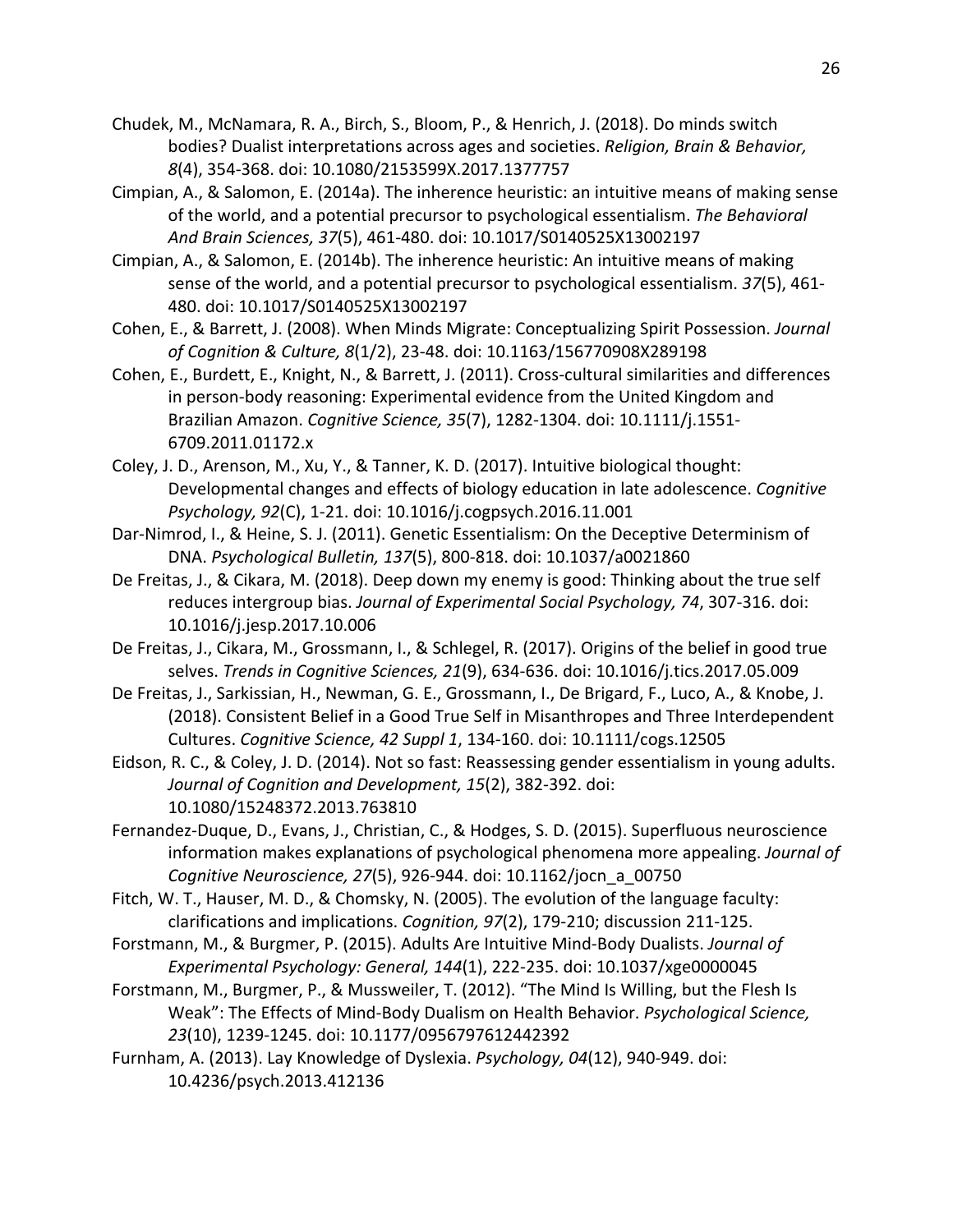- Gelman, S. A. (2003). *The essential child : origins of essentialism in everyday thought*. Oxford ; New York: Oxford University Press.
- Gelman, S. A. (2004). Psychological essentialism in children. *Trends in Cognitive Sciences, 8*(9), 404-409. doi: http://dx.doi.org/10.1016/j.tics.2004.07.001
- Gelman, S. A., & Hirschfeld, L. A. (1999). How biological is essentialism? In D. L. Medin & S. Atran (Eds.), *Folkbiology* (pp. 403-446). Cambridge, Mass.: Cambridge, Mass. : MIT Press.
- Gelman, S. A., & Markman, E. M. (1986). Categories and induction in young children. *Cognition, 23*(3), 183-209.
- Gelman, S. A., & Markman, E. M. (1987). Young children's inductions from natural kinds: the role of categories and appearances. *Child Development, 58*(6), 1532. doi: 10.2307/1130693
- Gelman, S. A., & Wellman, H. M. (1991). Insides and essence: Early understandings of the nonobvious. *Cognition, 38*(3), 213-244. doi: 10.1016/0010-0277(91)90007-Q
- Gervain, J., Nespor, M., Mazuka, R., Horie, R., & Mehler, J. (2008). Bootstrapping word order in prelexical infants: a Japanese-Italian cross-linguistic study. *Cognitive Psychology, 57*(1), 56-74.
- Gibbs, S., & Elliott, J. (2015). The differential effects of labelling: how do 'dyslexia' and 'reading difficulties' affect teachers' beliefs. *European Journal of Special Needs Education, 30*(3), 323-337. doi: 10.1080/08856257.2015.1022999
- Gómez, D. M., Berent, I., Benavides-Varela, S., Bion, R. A. H., Cattarossi, L., Nespor, M., & Mehler, J. (2014). Language universals at birth. *Proceedings of the National Academy of Sciences, 111*(16), 5837-5341. doi: 10.1073/pnas.1318261111
- Gottfried, G. M., Gelman, S. A., & Schultz, J. (1999). Children's understanding of the brain: From early essentialism to biological theory. *Cognitive Development, 14*(1), 147-174. doi: 10.1016/S0885-2014(99)80022-7
- Greene, J., & Cohen, J. (2004). For the Law, Neuroscience Changes Nothing and Everything. *Philosophical Transactions: Biological Sciences, 359*(1451), 1775-1785. doi: 10.1098/rstb.2004.1546
- Gurley, J. R., & Marcus, D. K. (2008). The effects of neuroimaging and brain injury on insanity defenses. *Behavioral Sciences & The Law, 26*(1), 85-97. doi: 10.1002/bsl.797
- Halabi, R., & Horenczyk, G. (2019). Reincarnation beliefs among Israeli Druze and the construction of a hard primordial identity. *Death Studies*, 1-10. doi: 10.1080/07481187.2019.1572674
- Hamlin, J. K., Wynn, K., & Bloom, P. (2010). Three-month-olds show a negativity bias in their social evaluations. *Developmental Science, 13*(6), 923-929. doi: 10.1111/j.1467- 7687.2010.00951.x
- Haslam, N., Bastian, B., & Bissett, M. (2004). Essentialist Beliefs About Personality and Their Implications. *Personality and Social Psychology Bulletin, 30*(12), 1661-1673. doi: 10.1177/0146167204271182
- Haslam, N., & Ernst, D. (2002). Essentialist beliefs about mental disorders. *Journal of Social and Clinical Psychology, 21*(6), 628-644. doi: 10.1521/jscp.21.6.628.22793
- Haslam, N., & Kvaale, E. P. (2015). Biogenetic Explanations of Mental Disorder: The Mixed-Blessings Model. *Current Directions in Psychological Science, 24*(5), 399-404. doi: 10.1177/0963721415588082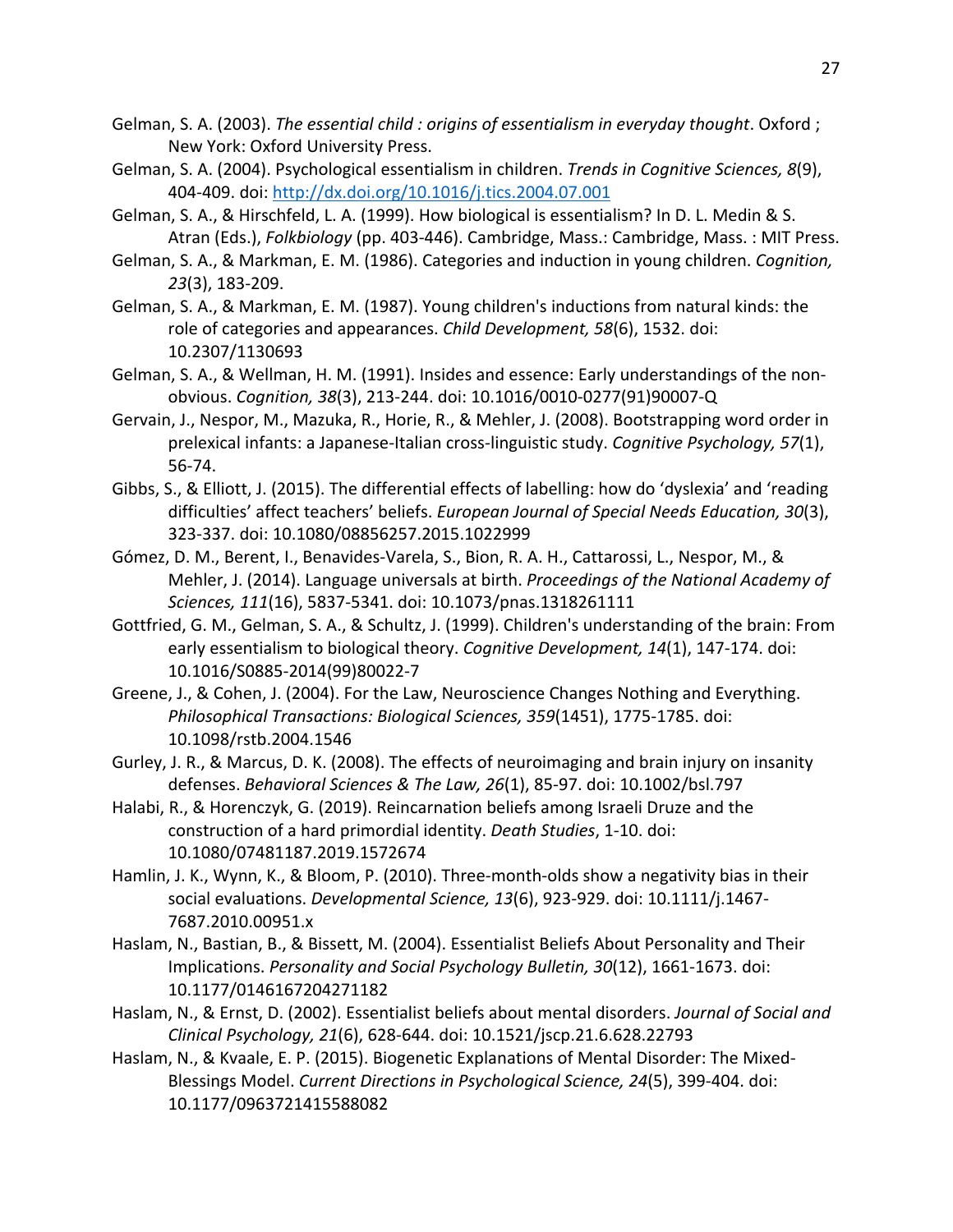- Heath, W. P., Stone, J., Darley, J. M., & Grannemann, B. D. (2003). Yes, I did it, but don't blame me: perceptions of excuse defenses. *Journal of Psychiatry & Law, 31*(2), 187-226. doi: 10.1177/009318530303100204
- Heiphetz, L. (2019). Moral essentialism and generosity among children and adults. *J Exp Psychol Gen, 148*(12), 2077-2090. doi: 10.1037/xge0000587
- Henrich, J., Heine, S. J., & Norenzayan, A. (2010). The weirdest people in the world? *The Behavioral And Brain Sciences, 33*(2-3), 61-83. doi: 10.1017/S0140525X0999152X
- Heyman, G. D., & Gelman, S. A. (2000). Beliefs About the Origins of Human Psychological Traits. *Developmental Psychology, 36*(5), 663-678. doi: 10.1037/0012-1649.36.5.663
- Hirschfeld, L. A. (1995). Do children have a theory of race? *Cognition, 54*(2), 209-252.
- Hirschfeld, L. A., & Gelman, S. A. (1997). What young children think about the relationship between language variation and social difference. *Cognitive Development, 12*(2), 213- 238. doi: 10.1016/S0885-2014(97)90014-9
- Hochmann, J.-R., Benavides-Varela, S., Nespor, M., & Mehler, J. (2011). Consonants and vowels: Different roles in early language acquisition. *Developmental Science, 14*(6), 1445-1458.
- Hood, B., Gjersoe, N. L., & Bloom, P. (2012). Do children think that duplicating the body also duplicates the mind? *Cognition, 125*(3), 466-474. doi: https://doi.org/10.1016/j.cognition.2012.07.005
- Hopkins, E. J., Weisberg, D. S., & Taylor, J. C. V. (2016). The seductive allure is a reductive allure: People prefer scientific explanations that contain logically irrelevant reductive information. *Cognition, 155*, 67-76. doi: 10.1016/j.cognition.2016.06.011
- Hulme, C., & Snowling, M. J. (2016). Reading disorders and dyslexia. *Current Opinion in Pediatrics, 28*(6), 731-735. doi: 10.1097/MOP.0000000000000411
- Inagaki, K., & Hatano, G. (2004). Vitalistic causality in young children's naive biology. *Trends in Cognitive Sciences, 8*(8), 356-362.
- Izard, V., Sann, C., Spelke, E. S., & Streri, A. (2009). Newborn infants perceive abstract numbers. *PNAS, Proceedings of the National Academy of Sciences of the United States of America, 106*(25), 10382-10385.
- Keil, F. C. (1986). The acquisition of natural kind and artifact term. In W. Demopoulos & A. Marras (Eds.), *Language Learning and Concept Acquisition* (pp. 133-153). New Jersey: Ablex: Norwood,.
- Kelemen, D. (2019). The magic of mechanism: Explanation-based instruction on counterintuitive concepts in early childhood. *Perspectives on Psychological Science, 14*(4), 510-522. doi: 10.1177/1745691619827011
- Kuhlmeier, V. A., Bloom, P., & Wynn, K. (2004). Do 5-month-old infants see humans as material objects? *Cognition, 94*(1), 95-103.
- Kvaale, E. P., Haslam, N., & Gottdiener, W. H. (2013). The 'side effects' of medicalization: A meta-analytic review of how biogenetic explanations affect stigma. *Clinical Psychology Review, 33*(6), 782-794. doi: https://doi.org/10.1016/j.cpr.2013.06.002
- Landi, N., & Perdue, M. (2019). Neuroimaging genetics studies of specific reading disability and developmental language disorder: A review. *Language and Linguistics Compass, 13*(9). doi: 10.1111/lnc3.12349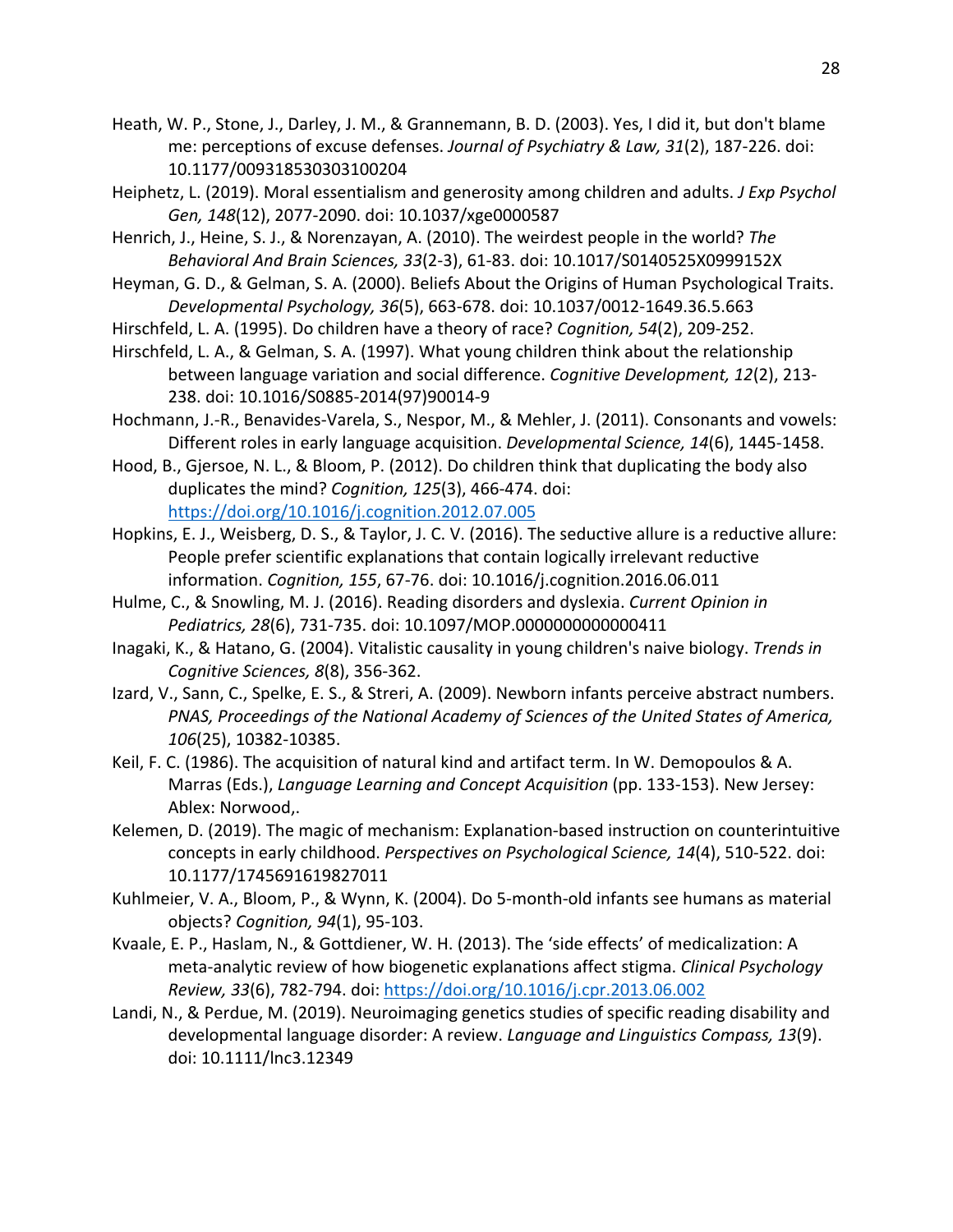- Lidz, J., Waxman, S., & Freedman, J. (2004). What infants know about syntax but couldn't have learned: experimental evidence for syntactic structure at 18 months. *Cognition, 89*(3), B65-B73.
- Lindquist, K. A., Gendron, M., Oosterwijk, S., & Barrett, L. F. (2013). Do people essentialize emotions? Individual differences in emotion essentialism and emotional experience. *Emotion (Washington, D.C.), 13*(4), 629-644. doi: 10.1037/a0032283
- Lockhart, K. L., Chang, B., & Story, T. (2002). Young children's beliefs about the stability of traits: Protective optimism? *Child Development, 73*(5), 1408-1430. doi: 10.1111/1467- 8624.00480
- Lomnitz-Adler, C. (2005). *Death and the idea of Mexico*.
- Loughman, A., & Haslam, N. (2018). Neuroscientific explanations and the stigma of mental disorder: a meta-analytic study.(Original Article)(Report). *Cognitive Research: Principles and Implications, 3*(1). doi: 10.1186/s41235-018-0136-1
- Macdonald, K., Germine, L., Anderson, A., Christodoulou, J., & McGrath, L. M. (2017). Dispelling the Myth: Training in Education or Neuroscience Decreases but Does Not Eliminate Beliefs in Neuromyths. *Frontiers In Psychology, 8*, 1314.
- Marcus, G. F. (1999). Language acquisition in the absence of explicit negative evidence: can simple recurrent networks obviate the need for domain-specific learning devices? *Cognition, 73*(3), 293-296.
- Medin, D. L., & Ortony, A. (1989). Psychological essentialism. In S. Vosniadou & A. Ortony (Eds.), *Similarity and analogical reasoning.* (pp. 179-195). New York, NY: Cambridge University Press.
- Mehler, J., & Dupoux, E. (1994). *What infants know : the new cognitive science of early development*. Cambridge, MA: Cambridge, MA : Blackwell.
- Molouki, S., & Bartels, D. M. (2017). Personal change and the continuity of the self. *Cognitive Psychology, 93*, 1-17. doi: 10.1016/j.cogpsych.2016.11.006
- Monroe, A. E., Dillon, K. D., & Malle, B. F. (2014). Bringing free will down to Earth: people's psychological concept of free will and its role in moral judgment. *Consciousness And Cognition, 27*, 100-108. doi: 10.1016/j.concog.2014.04.011
- Montag, C., Ebstein, R. P., Jawinski, P., & Markett, S. (2020). Molecular genetics in psychology and personality neuroscience: On candidate genes, genome wide scans, and new research strategies. *Neuroscience And Biobehavioral Reviews*. doi: 10.1016/j.neubiorev.2020.06.020
- Monterosso, J., Royzman, E. B., & Schwartz, B. (2005). Explaining Away Responsibility: Effects of Scientific Explanation on Perceived Culpability. *Ethics & Behavior, 15*(2), 139-158. doi: 10.1207/s15327019eb1502\_4
- Nemeroff, C., & Rozin, P. (1994). The contagion concept in adult thinking in the United States: Transmission of germs and of interpersonal influence. *Ethos, 22*(2), 158-186. doi: 10.1525/eth.1994.22.2.02a00020
- Nespor, M., Peña, M., & Mehler, J. (2003). On the different roles of vowels and consonants in speech processing and language acquisition. *Lingue e Linguaggio, 2*, 223-229.
- Newman, G. E., Bloom, P., & Knobe, J. (2014). Value Judgments and the True Self. *Personality and Social Psychology Bulletin, 40*(2), 203-216. doi: 10.1177/0146167213508791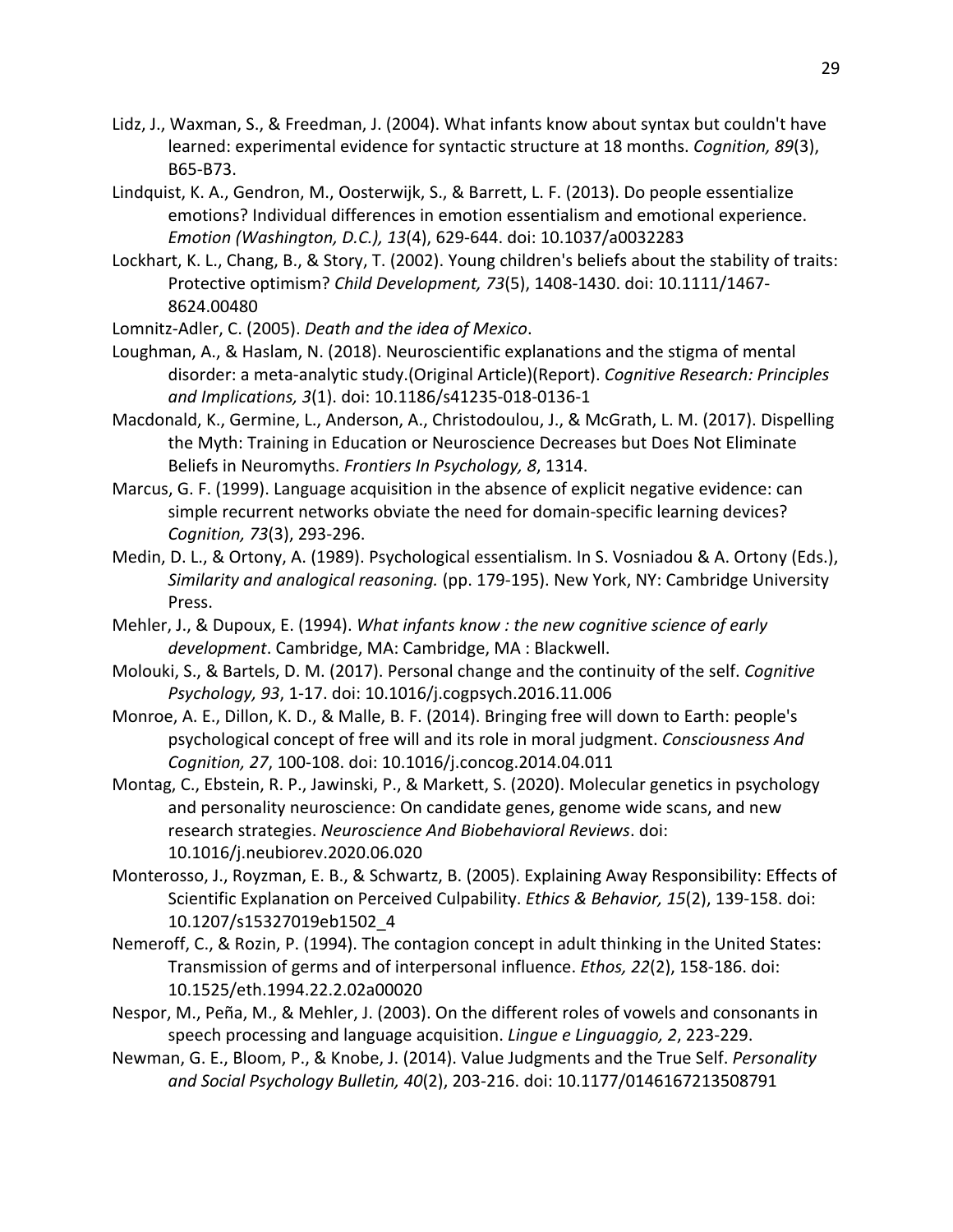- Newman, G. E., De Freitas, J., & Knobe, J. (2015). Beliefs about the true self explain asymmetries based on moral judgment. *Cognitive Science, 39*(1), 96-125. doi: 10.1111/cogs.12134
- Newman, G. E., & Keil, F. C. (2008). Where is the essence? Developmental shifts in children's beliefs about internal features. *Child Development, 79*(5), 1344-1356. doi: 10.1111/j.1467-8624.2008.01192.x
- Newman, G. E., & Knobe, J. (2019). The essence of essentialism. *Mind & Language, 34*(5), 585- 605. doi: 10.1111/mila.12226
- Nichols, S. (2011). Experimental philosophy and the problem of free will. *Science, 331*(6023), 1401. doi: 10.1126/science.1192931
- Nichols, S., & Bruno, M. (2010). Intuitions about personal identity: An empirical study. *Philosophical Psychology, 23*(3), 293-312. doi: 10.1080/09515089.2010.490939
- Nichols, S., & Knobe, J. (2007). Moral Responsibility and Determinism: The Cognitive Science of Folk Intuitions. *Noûs, 41*(4), 663-685. doi: 10.1111/j.1468-0068.2007.00666.x
- Pescosolido, B. A., Martin, J. K., Long, J. S., Medina, T. R., Phelan, J. C., & Link, B. G. (2010). "A disease like any other"? A decade of change in public reactions to schizophrenia, depression, and alcohol dependence.(Author abstract)(Report). *American Journal of Psychiatry, 167*(11), 1321. doi: 10.1176/appi.ajp.2010.09121743
- Peterson, R. L., & Pennington, B. F. (2012). Developmental dyslexia. *The Lancet, 379*(9830), 1997-2007. doi: 10.1016/S0140-6736(12)60198-6
- Phillips, W., Shankar, M., & Santos, L. R. (2010). Essentialism in the absence of language? Evidence from rhesus monkeys ( Macaca mulatta. *Developmental Science, 13*(4), F1-F7. doi: 10.1111/j.1467-7687.2010.00982.x
- Pinker, S. (2002). *The blank slate: The modern denial of human nature*. New York: Viking.
- Prasada, S. (2017). The scope of formal explanation. *Psychonomic Bulletin & Review, 24*(5), 1478-1487. doi: 10.3758/s13423-017-1276-x
- Rhodes, M., Leslie, S.-J., & Tworek, C. M. (2012). Cultural transmission of social essentialism. *Proceedings Of The National Academy Of Sciences Of The United States Of America, 109*(34), 13526. doi: 10.1073/pnas.1208951109
- Rhodes, R. E., Rodriguez, F., & Shah, P. (2014). Explaining the Alluring Influence of Neuroscience Information on Scientific Reasoning. *Journal of Experimental Psychology: Learning, Memory, and Cognition, 40*(5), 1432-1440. doi: 10.1037/a0036844
- Roskies, A. L., & Nichols, S. (2008). Bringing Moral Responsibility down to Earth. *The Journal of Philosophy, 105*(7), 371-388. doi: 10.5840/jphil2008105737
- Rozin, P., Markwith, M., & McCauley, C. (1994). Sensitivity to indirect contacts with other persons: AIDS aversion as a composite of aversion to strangers, infection, moral taint, and misfortune. *Journal of Abnormal Psychology, 103*(3), 495-504. doi: 10.1037/0021- 843X.103.3.495
- Rozin, P., & Nemeroff, C. (2002). Sympathetic magical thinking: The contagion and similarity 'heuristics'. In T. Gilovich, D. Griffin & D. Kahneman (Eds.), *Heuristics and biases: The psychology of intuitive judgment.* (pp. 201-216). New York, NY: Cambridge University Press.
- Samuels, R. (2004). Innateness in cognitive science. *Trends Cognitive Sciences, 8*(3), 136-141. doi: 10.1016/j.tics.2004.01.010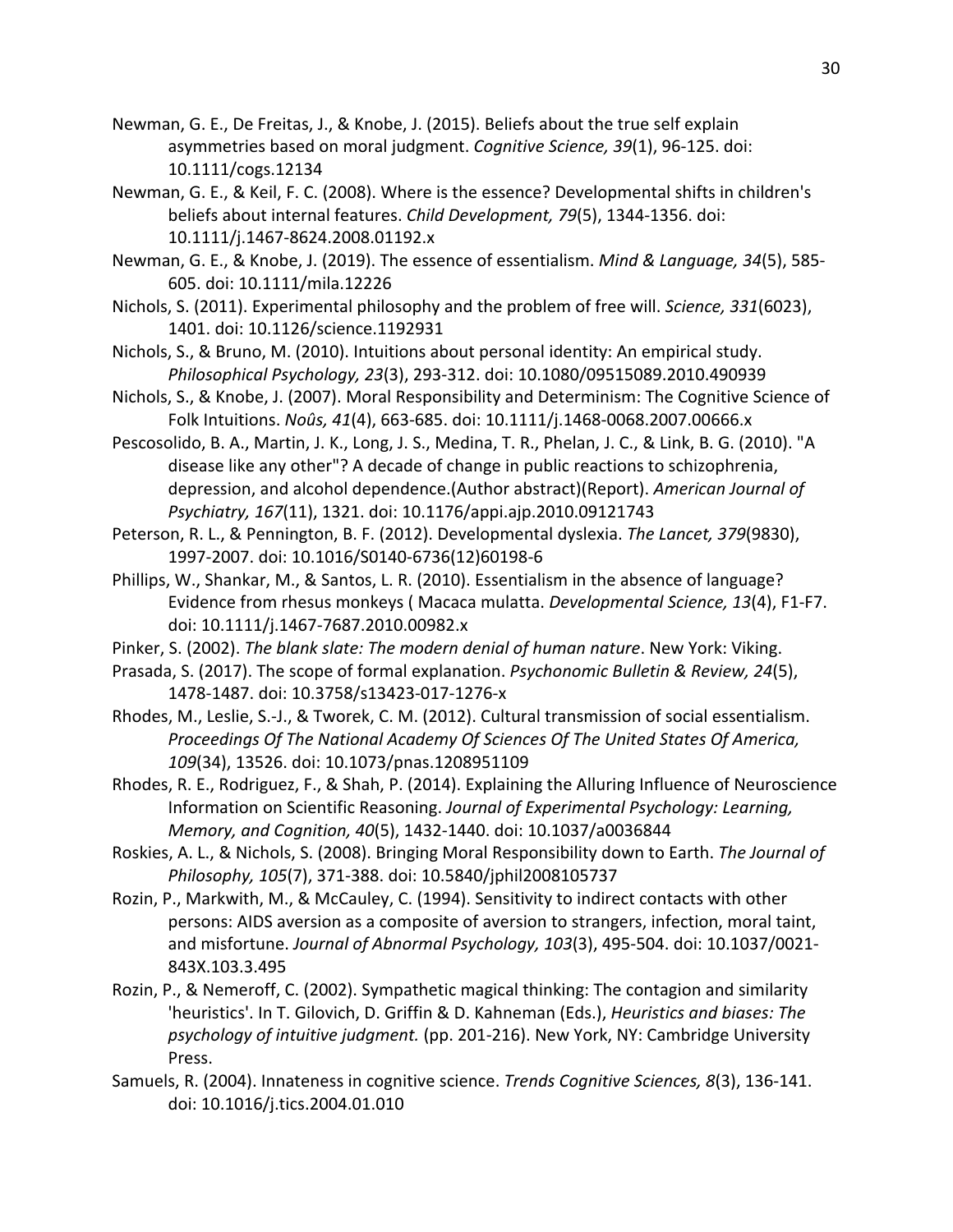S1364661304000270 [pii]

- Sarkissian, H., Chatterjee, A., De Brigard, F., Knobe, J., Nichols, S., & Sirker, S. (2010). Is belief in free will a cultural universal? *Mind & Language, 25*(3), 346-358. doi: 10.1111/j.1468- 0017.2010.01393.x
- Schomerus, G., Schwahn, C., Holzinger, A., Corrigan, P. W., Grabe, H. J., Carta, M. G., & Angermeyer, M. C. (2012). Evolution of public attitudes about mental illness: a systematic review and meta-analysis. *Acta Psychiatrica Scandinavica, 125*(6), 440-452. doi: 10.1111/j.1600-0447.2012.01826.x
- Seidenberg, M. (2018). *Language at the Speed of Sight: How We Read, Why So Many Cant, and What Can Be Done About It* New-York, NY: Basic Books.
- Setoh, P., Wu, D., Baillargeon, R., & Gelman, R. (2013). Young infants have biological expectations about animals. *Proceedings Of The National Academy Of Sciences Of The United States Of America, 110*(40), 15937-15942. doi: 10.1073/pnas.1314075110
- Solomon, G. E., Johnson, S. C., Zaitchik, D., & Carey, S. (1996). Like father, like son: young children's understanding of how and why offspring resemble their parents. *Child Development, 67*(1), 151-171.
- Solomon, G. E. A. (2002). Birth, kind and naïve biology. *Developmental Science, 5*(2), 213-218. doi: 10.1111/1467-7687.00223
- Sousa, P., Atran, S., & Medin, D. (2002). Essentialism and folkbiology: Evidence from Brazil. *Journal of Cognition and Culture, 2*(3), 195-223. doi: 10.1163/15685370260225099
- Spelke, E. S. (1994). Initial knowledge: six suggestions. *Cognition, 50*(1-3), 431-445.
- Spelke, E. S., Breinlinger, K., Macomber, J., & Jacobson, K. (1992). Origins of Knowledge. *Psychological Review, 99*(4), 605-632. doi: 10.1037/0033-295X.99.4.605
- Spelke, E. S., & Kinzler, K. D. (2007). Core knowledge. *Developmental Science, 10*(1), 89-96.
- Spelke, E. S., Phillips, A., & Woodward, A. L. (1995). Infants' knowledge of object motion and human action. In D. Sperber, D. Premack, A. J. Premack, D. Sperber, D. Premack & A. J. Premack (Eds.), *Causal cognition: A multidisciplinary debate.* (pp. 44-78). New York, NY, US: Clarendon Press/Oxford University Press.
- Springer, K. (1992). Children's awareness of the biological implications of kinship. *Child Development, 63*(4), 950-959. doi: 10.1111/j.1467-8624.1992.tb01674.x
- Springer, K., & Keil, F. C. (1991). Early Differentiation of Causal Mechanisms Appropriate to Biological and Nonbiological Kinds. *Child Development, 62*(4), 767. doi: 10.2307/1131176
- Stanovich, K. E. (1989). Implicit Philosophies of Mind: The Dualism Scale and Its Relation to Religiosity and Belief in Extrasensory Perception. *The Journal of Psychology, 123*(1), 5- 23. doi: 10.1080/00223980.1989.10542958
- Strohminger, N., Knobe, J., & Newman, G. (2017). The True Self: A Psychological Concept Distinct From the Self. *Perspectives on Psychological Science, 12*(4), 551-560. doi: 10.1177/1745691616689495
- Strohminger, N., & Nichols, S. (2014). The essential moral self. *Cognition, 131*(1), 159-171. doi: 10.1016/j.cognition.2013.12.005
- Strohminger, N., & Nichols, S. (2015). Neurodegeneration and Identity. *Psychological Science, 26*(9), 1469-1479. doi: 10.1177/0956797615592381